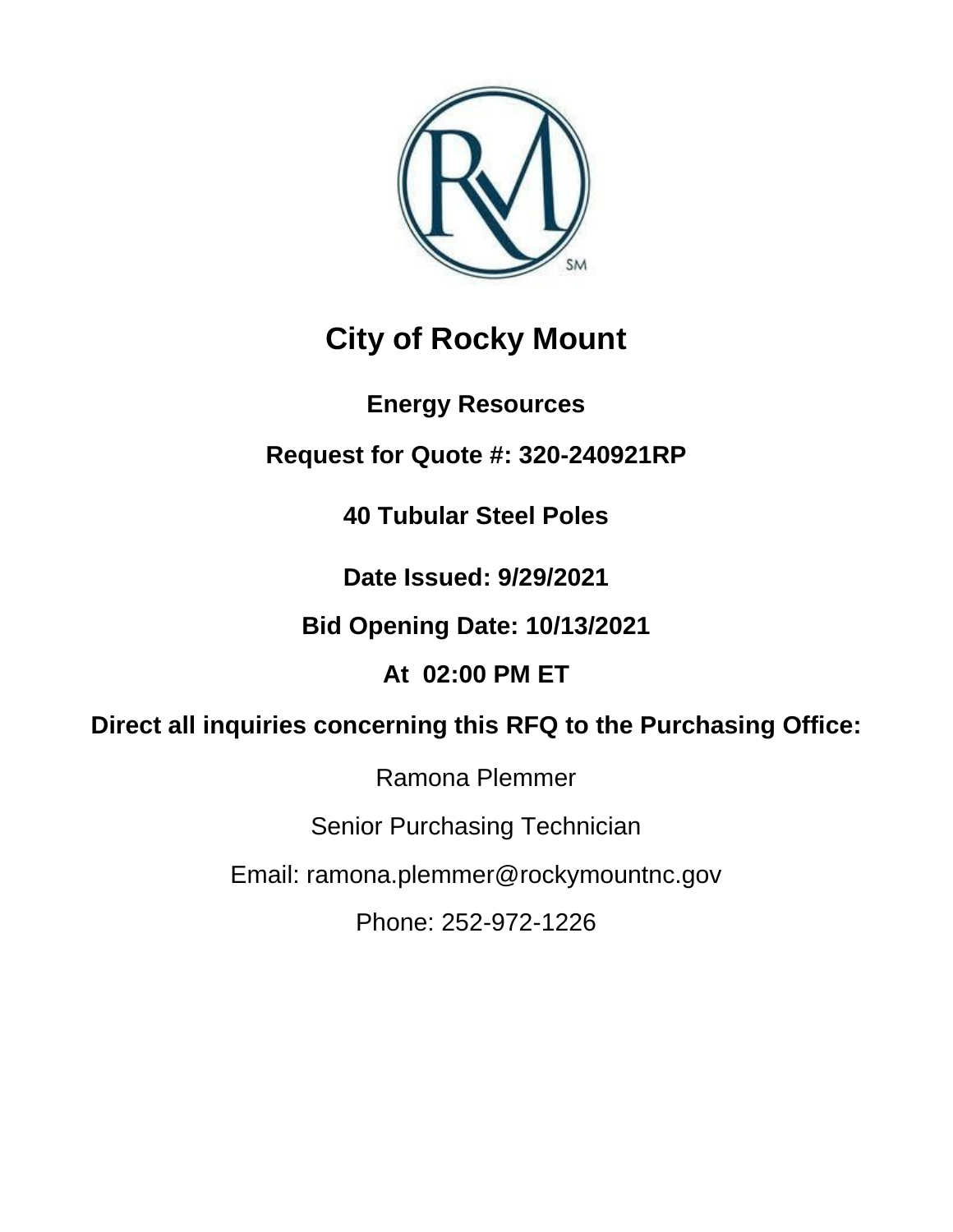

## **City of Rocky Mount Energy Resources**

| Refer ALL Inquiries regarding this IFB to: | Invitation for Bids # 320-240921RP       |
|--------------------------------------------|------------------------------------------|
| <b>Ramona Plemmer</b>                      | Bids will be publicly opened: 10/13/2021 |
| <b>Senior Purchasing Technician</b>        | <b>Contract Type: Purchase</b>           |

#### **EXECUTION**

In compliance with this Invitation for Bids, and subject to all the conditions herein, the undersigned Vendor offers and agrees to furnish and deliver any or all items upon which prices are bid, at the prices set opposite each item within the time specified herein. By executing this bid, the undersigned Vendor certifies that this bid is submitted competitively and without collusion (G.S. 143-54), that none of its officers, directors, or owners of an unincorporated business entity has been convicted of any violations of Chapter 78A of the General Statutes, the Securities Act of 1933, or the Securities Exchange Act of 1934 (G.S. 143-59.2), and that it is not an ineligible Vendor as set forth in G.S. 143-59.1. False certification is a Class I felony. Furthermore, by executing this bid, the undersigned certifies to the best of Vendor's knowledge and belief, that it and its principals are not presently debarred, suspended, proposed for debarment, declared ineligible or voluntarily excluded from covered transactions by any Federal or State department or Department. As required by G.S. 143-48.5, the undersigned Vendor certifies that it, and each of its sub-Contractors for any Contract awarded as a result of this IFB, complies with the requirements of Article 2 of Chapter 64 of the NC General Statutes, including the requirement for each employer with more than 25 employees in North Carolina to verify the work authorization of its employees through the federal E-Verify system. G.S. 133-32 and Executive Order 24 (2009) prohibit the offer to, or acceptance by, any City Employee associated with the preparing plans, specifications, estimates for public Contract; or awarding or administering public Contracts; or inspecting or supervising delivery of the public Contract of any gift from anyone with a Contract with the City, or from any person seeking to do business with the City. By execution of this bid response to the IFB, the undersigned certifies, for Vendor's entire organization and its employees or agents, that Vendor are not aware that any such gift has been offered, accepted, or promised by any employees or agents of Vendor's organization.

#### **Failure to execute/sign bid prior to submittal shall render bid invalid and it WILL BE REJECTED. Late bids cannot be accepted.**

| COMPLETE/FORMAL NAME OF VENDOR:                                                                     |                    |                    |      |  |
|-----------------------------------------------------------------------------------------------------|--------------------|--------------------|------|--|
| <b>STREET ADDRESS:</b>                                                                              |                    | $P.O.$ BOX:        | ZIP: |  |
| CITY & STATE & ZIP:                                                                                 | TELEPHONE NUMBER:  | TOLL FREE TEL. NO: |      |  |
| PRINCIPAL PLACE OF BUSINESS ADDRESS IF DIFFERENT FROM ABOVE (SEE INSTRUCTIONS TO VENDORS ITEM #12): |                    |                    |      |  |
| PRINT NAME & TITLE OF PERSON SIGNING ON BEHALF OF VENDOR:                                           | <b>FAX NUMBER:</b> |                    |      |  |
| <b>VENDOR'S AUTHORIZED SIGNATURE*:</b>                                                              | DATE:              | EMAIL:             |      |  |

Offer valid for at least 60 days from date of bid opening, unless otherwise stated here: \_\_\_\_\_\_ days.

#### **ACCEPTANCE OF BID**

If any or all parts of this bid are accepted by the City of Rocky Mount, an authorized representative of City of Rocky Mount Purchasing Office shall affix his/her signature hereto and this document and all provisions of this Invitation for Bid along with the Vendor bid response and the written results of any negotiations shall then constitute the written agreement between the parties. A copy of this acceptance will be forwarded to the successful Vendor(s).

| <b>FOR CITY USE ONLY:</b> Offer accepted and Contract awarded this | day of |  | . as indicated on |
|--------------------------------------------------------------------|--------|--|-------------------|
|--------------------------------------------------------------------|--------|--|-------------------|

the attached certification, by

(Authorized Representative of City of Rocky Mount Purchasing Office.

**\_\_\_\_\_\_\_\_\_\_\_\_\_\_\_\_\_\_\_\_\_\_\_\_\_\_\_\_\_\_\_\_\_\_\_\_\_\_\_\_\_\_\_\_\_\_**

**PRE-AUDIT:** This instrument has been preaudited in the manner required by the Budget and Fiscal Control Act.

Finance Director **Date** Date Date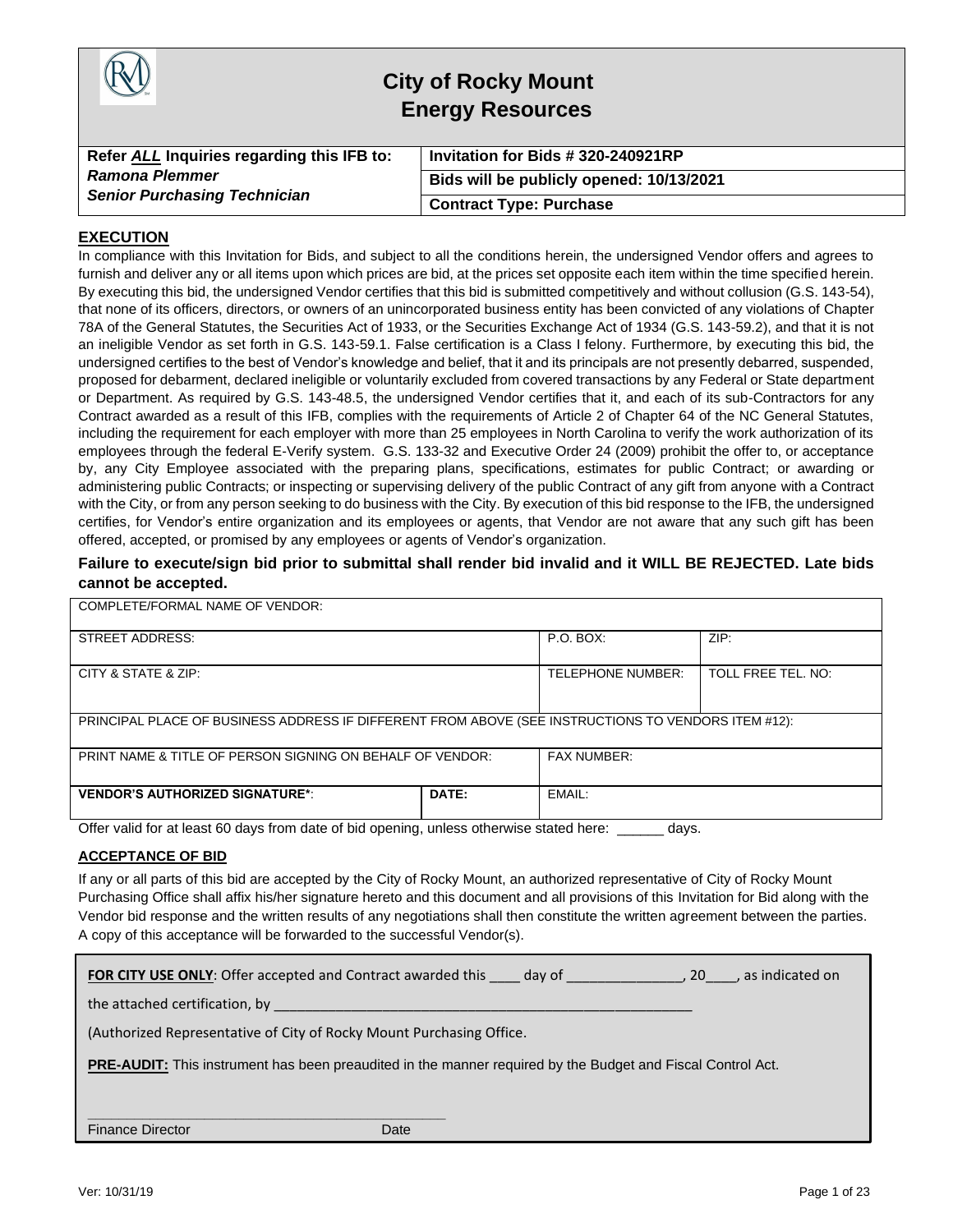## **Table of Contents**

| 1.0                                                         |                                                                   |  |
|-------------------------------------------------------------|-------------------------------------------------------------------|--|
| 2.0                                                         |                                                                   |  |
| 2.1<br>2.2<br>2.3<br>2.4<br>2.5<br>2.6<br>2.7<br>2.8        |                                                                   |  |
| 3.0                                                         |                                                                   |  |
| 3.1<br>3.2<br>3.3<br>3.4                                    | CONFIDENTIALITY AND PROHIBITED COMMUNICATIONS DURING EVALUATION 7 |  |
| 4.0                                                         |                                                                   |  |
| 4.1<br>4.2<br>4.3<br>4.4<br>4.5<br>4.6<br>4.7<br>4.8<br>4.9 | QUALITY ACCEPTANCE INSPECTION [OPTIONAL ADD IF REQUIRED]  9       |  |
| 5.0                                                         |                                                                   |  |
| 5.1<br>5.2<br>5.3<br>5.4                                    |                                                                   |  |
| 6.0                                                         |                                                                   |  |
| 6.1<br>6.2<br>6.3<br>6.4                                    |                                                                   |  |
|                                                             |                                                                   |  |
|                                                             |                                                                   |  |
|                                                             |                                                                   |  |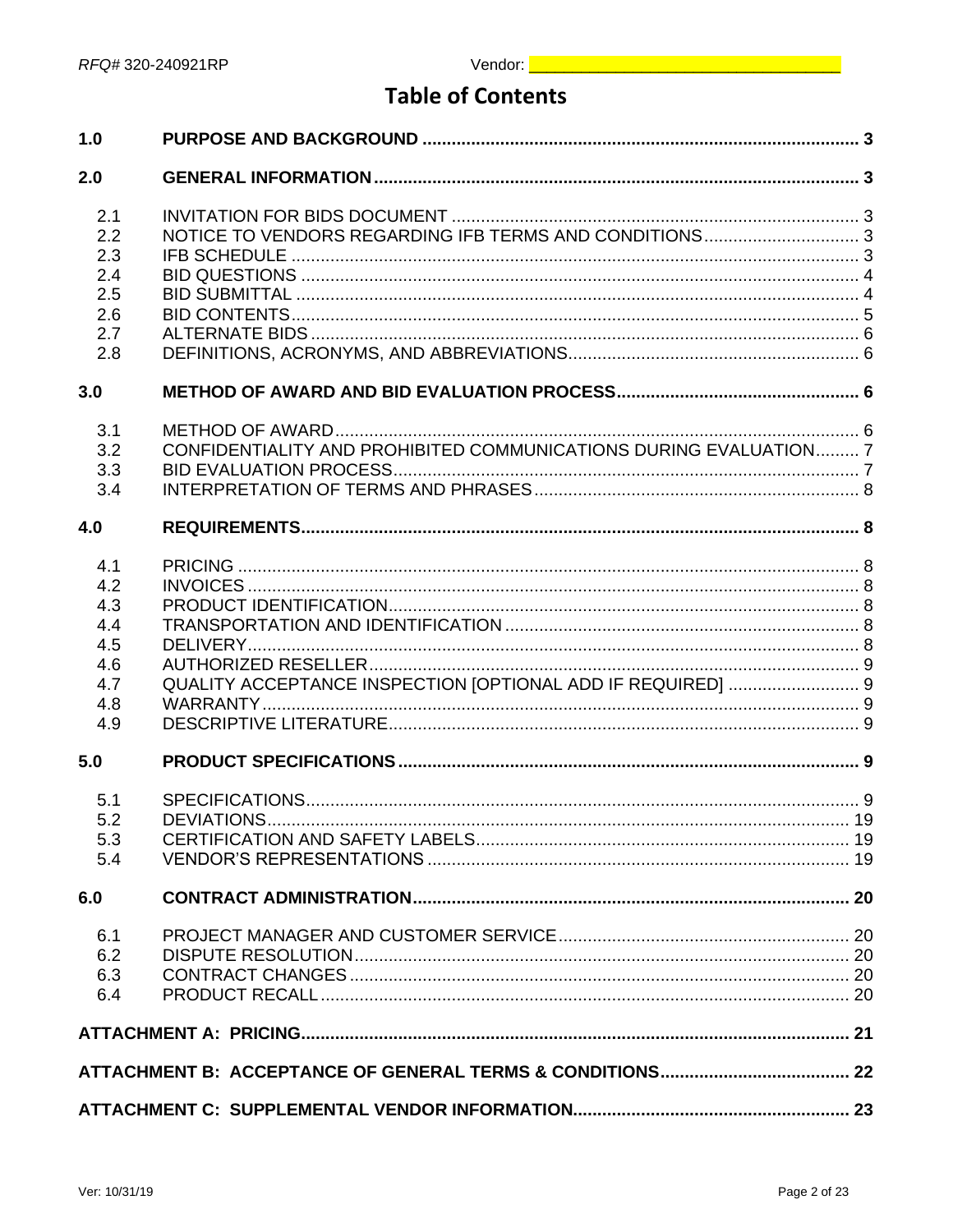### <span id="page-3-0"></span>**1.0 PURPOSE AND BACKGROUND**

The City of Rocky Mount is seeking quotes from qualified vendors to provide the tubular steels structures as referenced in this document.

Bids shall be submitted in accordance with the terms and conditions of this RFQ and any addenda issued hereto.

### <span id="page-3-1"></span>**2.0 GENERAL INFORMATION**

#### <span id="page-3-2"></span>**2.1 REQUEST FOR QUOTES DOCUMENT**

The RFQ is comprised of the base RFQ document, any attachments, and any addenda released before Contract award. All attachments and addenda released for this RFQ in advance of any Contract award are incorporated herein by reference.

#### <span id="page-3-3"></span>**2.2 NOTICE TO VENDORS REGARDING RFQ TERMS AND CONDITIONS**

It shall be the Vendor's responsibility to read the Instructions, the Cities' terms and conditions, all relevant exhibits and attachments, and any other components made a part of this RFQ and comply with all requirements and specifications herein. Vendors are also responsible for obtaining and complying with all Addenda and other changes that may be issued concerning this RFQ.

If Vendors have questions, issues, or exceptions regarding any term, condition, or other component within this RFQ (including proposed alternate language), those **must** be submitted as questions in accordance with the instructions in Section 2.4. BID QUESTIONS. If the City determines that any changes will be made resulting from the questions asked, then such decisions will be communicated in the form of an RFQ addendum. The City may also elect to leave open the possibility for post-contract negotiation and amendment of specific provisions of the Contract that have been addressed during the question and answer period. Other than through this process, the City rejects and will not be required to evaluate or consider any additional or modified terms and conditions submitted with Vendor's bid. This applies to any language appearing in or attached to the document as part of the Vendor's bid that purports to vary any terms and conditions or Vendors' instructions herein or to render the bid non-binding or subject to further negotiation. *Vendor's bid shall constitute a firm offer.* **By execution and delivery of a bid in response to this RFQ, the Vendor agrees that any additional or modified terms and conditions, whether submitted purposefully or inadvertently, shall have no force or effect, and will be disregarded. Noncompliance with, or any attempt to alter or delete, this paragraph shall constitute sufficient grounds to reject Vendor's bid as nonresponsive. Any bid that contains language that indicates the bid is non-binding or subject to further negotiation before a contractual document may be signed shall be rejected.**

Contact with anyone working for or with the City regarding this RFQ other than the City of Rocky Mount Purchasing Office Contract Lead named on the face page of this RFQ or in the manner specified by this RFQ shall constitute grounds for rejection of said Vendor's offer, at the Cities election.

#### <span id="page-3-4"></span>**2.3 RFQ SCHEDULE**

The table below shows the *intended* schedule for this RFQ. The City will make every effort to adhere to this schedule.

| Event                                 | <b>Responsibility</b> | Date and Time                |
|---------------------------------------|-----------------------|------------------------------|
| Issue RFQ                             | City                  | Wednesday 9/29/2021          |
| <b>Submit Written Questions</b>       | Vendor                | Monday 10/4/2021             |
| <b>Provide Responses to Questions</b> | City                  | Wednesday 10/6/2021          |
| Submit Bids                           | Vendor                | Wednesday 10/13/2021 2:00 pm |
| <b>Contract Award</b>                 | City                  | TBD                          |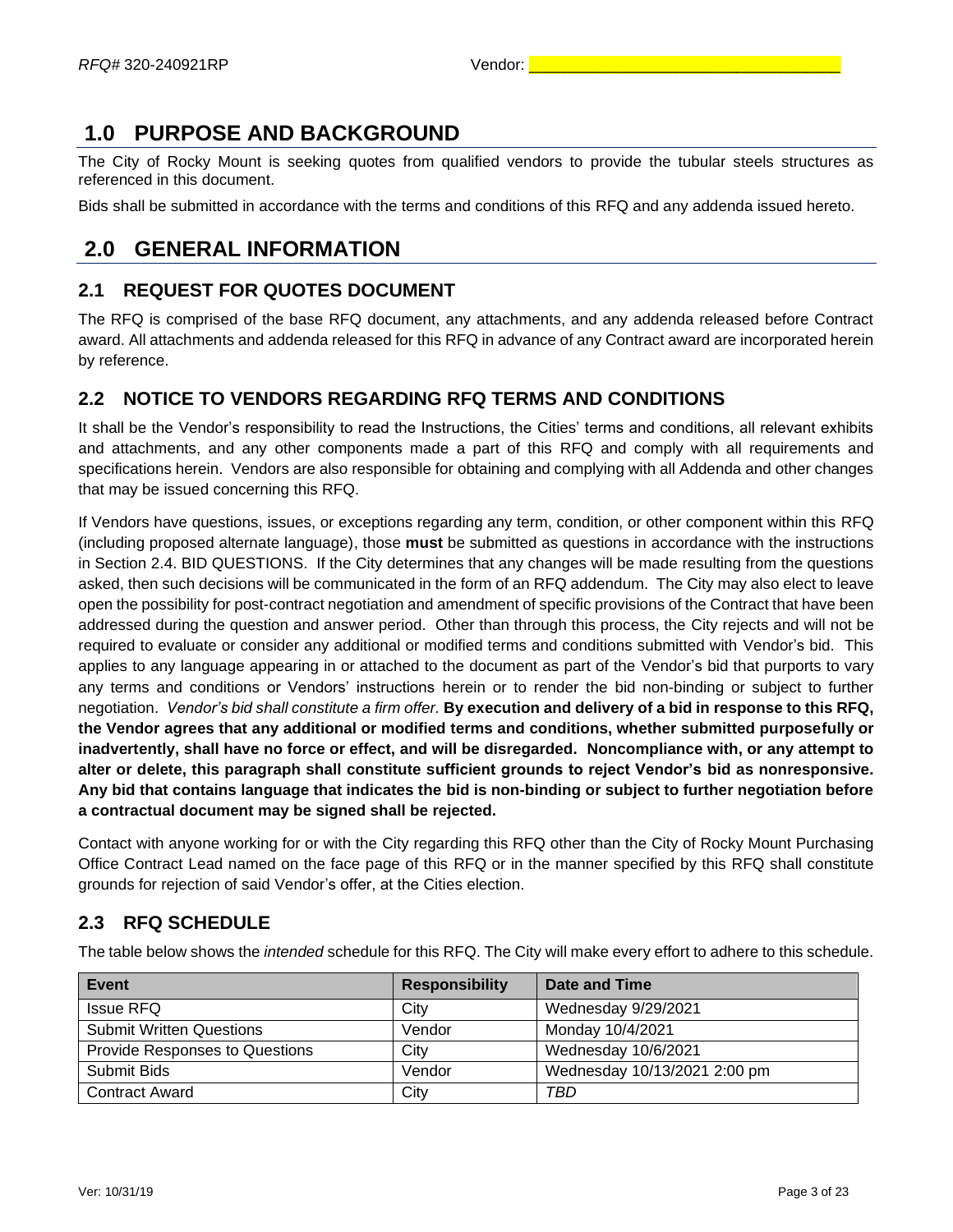### <span id="page-4-0"></span>**2.4 BID QUESTIONS**

Upon review of the RFQ documents, Vendors may have questions to clarify or interpret the RFQ in order to submit the best bid possible. To accommodate the Bid Questions process, Vendors shall submit any such questions by the above due date.

Written questions shall be e-mailed to [ramona.plemmer@rockymountnc.gov](mailto:ramona.plemmer@rockymountnc.gov) by the date and time specified above. Vendors will enter "RFQ #320-240921RP– Questions" as the subject for the email. Questions submittals will include a reference to the applicable IFB section and be submitted in a format shown below:

| Reference                | <b>Vendor Question</b> |
|--------------------------|------------------------|
| RFQ Section, Page Number | Yendor question ?      |

Questions received prior to the submission deadline date, the City's response, and any additional terms deemed necessary by the City will be posted in the form of an addendum to the City of Rocky Mount Purchasing bid webpage <https://www.rockymountnc.gov/services-finance-bids/>, and/or Interactive Purchasing System (IPS), [http://www.ips.state.nc.us,](http://www.ips.state.nc.us/) and shall become an Addendum to this RFQ. No information, instruction or advice provided orally or informally by any City personnel, whether made in response to a question or otherwise concerning this RFQ, shall be considered authoritative or binding. Vendors shall rely *only* on written material contained in an Addendum to this RFQ. The date noted in the RFQ schedule for the City to provide responses to questions also serves as the addendum deadline. If you do not receive a courtesy email notification regarding the addendum by that date do check the City of Rocky Mount Purchasing webpage.

### **2.5 MINORITY BUSINESS PARTICIPATION**

The Bidder has the responsibility to make a good faith effort to solicit minority proposals and to attain the aspirational ten – thirty percent (10 - 30%) goal. We encourage all Bidders even MWBE/HUBs to obtain the aspirational goal where sub-contracting and supplier opportunities exist.

| <b>MWBE FIRM</b> | <b>OWNERSHIP STATUS</b> | <b>ADDRESS</b> | <b>WORK TYPE</b> |
|------------------|-------------------------|----------------|------------------|
|                  |                         |                |                  |
|                  |                         |                |                  |
|                  |                         |                |                  |

### <span id="page-4-1"></span>**2.6 BID SUBMITTAL**

**IMPORTANT NOTE: This is an absolute requirement.** Vendor shall bear the risk for late submission due to unintended or unanticipated delay—whether delivered by hand, U.S. Postal Service, courier or other delivery service. It is the Vendor's sole responsibility to ensure its bid has been submitted to this Office by the specified time and date of opening. The date and time of submission will be marked on each bid when received, and any bid received after the bid submission deadline will be rejected. Sealed bids, subject to the conditions made a part hereof, will be received at the address indicated in the table in this Section, for furnishing and delivering the commodity or service as described herein. For hand delivered bids please note that the Frederick E. Turnage Municipal Building requires all visitors to sign in with the guard stationed on the first floor. Visitors will only have access through the building accompanied with a City employee.

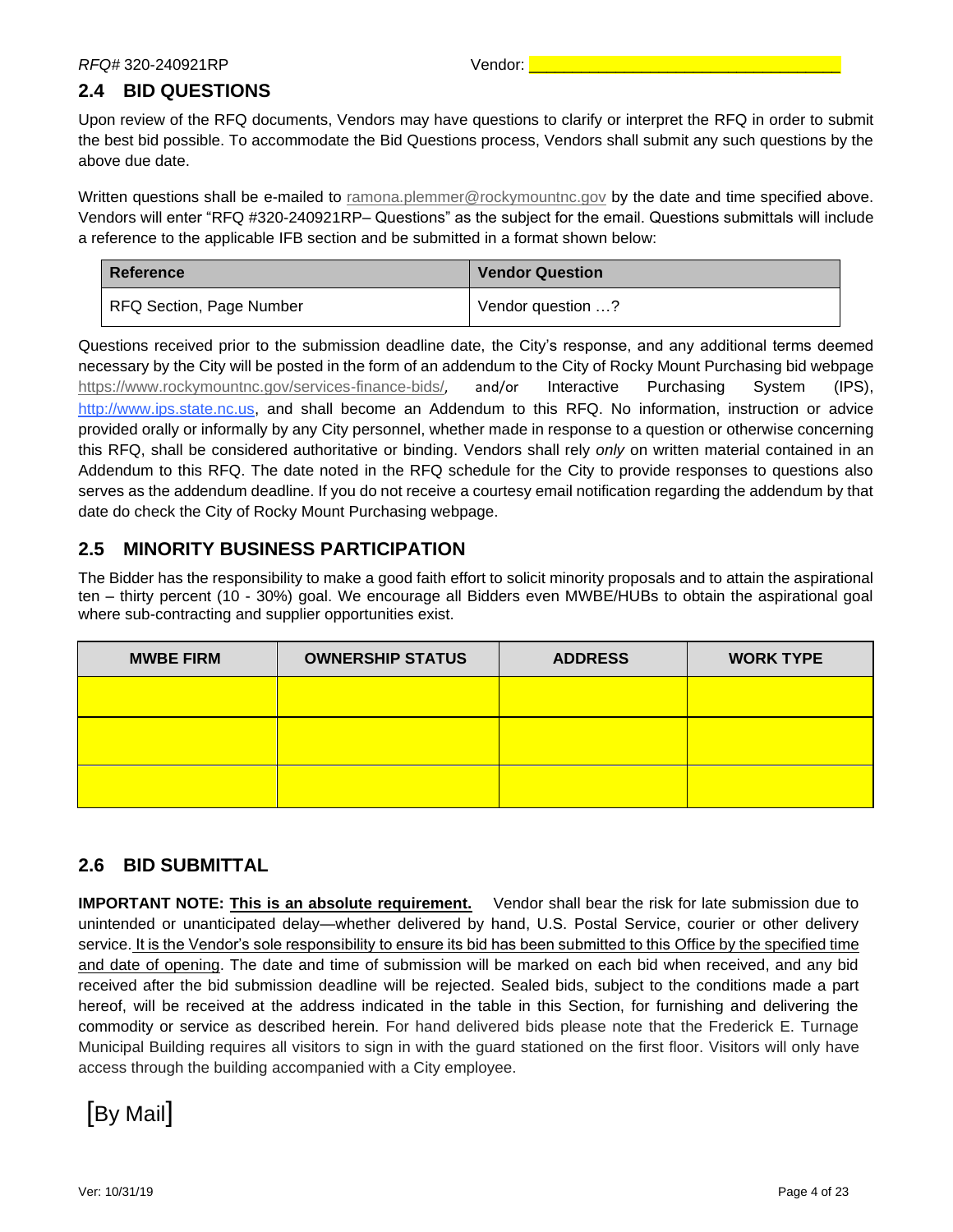If applicable to this RFQ, sealed bids, subject to the conditions made a part hereof and the submission requirements described below, shall be delivered to the physical address indicated in the table below, for furnishing and delivering those items or Services as described herein.

#### Vendors shall deliver to the address identified in the table above: one **(1) paper** and one **(1)**

All bids shall be submitted in a sealed envelope. Clearly mark each package with: (1) Vendor name; (2) the RFQ number; and (3) the due date. Address the package(s) for delivery as shown in the table, below. File contents **shall NOT** be password-protected but, shall be in .PDF or XLS format, and shall be capable of being copied to other sources.

Bids shall be marked on the outside of the sealed envelope with the Vendor's name, RFQ number and date and time of opening. If Vendor is submitting more than one bid, each bid shall be submitted in separate sealed envelope and marked accordingly. For delivery purposes, separate sealed bids from a single Vendor may be included in the same outer package. Do not include bids for more than one solicitation in the same package.

| <b>MAILING ADDRESS FOR DELIVERY OF BID VIA</b><br><b>U.S. POSTAL SERVICE</b> | OFFICE ADDRESS FOR DELIVERY BY ANY OTHER<br>MEANS, SPECIAL DELIVERY, HAND DELIVERY,<br><b>OVERNIGHT DELIVERY OR BY ANY OTHER CARRIER</b> |
|------------------------------------------------------------------------------|------------------------------------------------------------------------------------------------------------------------------------------|
| BID NUMBER:320-240921RP                                                      | BID NUMBER: 320-240921RP                                                                                                                 |
| Attn: Ramona Plemmer                                                         | Attn: Ramona Plemmer                                                                                                                     |
| City of Rocky Mount                                                          | City of Rocky Mount                                                                                                                      |
| PO Box 1180                                                                  | 331 S. Franklin Street                                                                                                                   |
| Rocky Mount NC 27802                                                         | Rocky Mount NC 27802                                                                                                                     |

All Vendors are urged to take the possibility of delay into account when submitting a bid. **Attempts to submit a bid via facsimile (FAX) machine, telephone or e-mail, in response to this RFQ shall NOT be accepted.** 

Failure to submit a bid in strict accordance with these instructions shall constitute sufficient cause to reject a Vendor's bid(s).

Critical updated information may be included in Addenda to this RFQ. It is important that all Vendors bidding on this RFQ periodically check the City's IPS website for any Addenda that may be issued prior to the bid opening date. All Vendors shall be deemed to have read and understood all information in this RFQ and all Addenda thereto.

Contact with anyone working for or with the City of Rocky Mount regarding this RFQ other than the City of Rocky Mount Purchasing Office Contract Lead named on the face page of this RFQ in the manner specified by this RFQ shall constitute grounds for rejection of said Vendor's offer, at the City of Rocky Mount Purchasing Office election.

### [Bid Opening]

| Date:      | October XX, 2021       |
|------------|------------------------|
| Time:      | 2:00 p.m. Eastern Time |
| Contact #: | 252-972-1226           |

**Instructions:** Public bid opening is scheduled for 4:00 p.m. Eastern Time at 331 S. Franklin Street, Rocky Mount, NC 27802 Atrium located on the first floor.

#### <span id="page-5-0"></span>**2.7 BID CONTENTS**

Vendors shall populate all attachments of this RFQ that require the Vendor to provide information and shall include an authorized signature where requested. Vendor response to this RFQ shall include each of the following items and these items should be arranged in the following order:

a) Completed and signed version of EXECUTION PAGE, along with the body of the RFQ and signed receipt pages of any addenda released in conjunction with this RFQ (if required to be returned).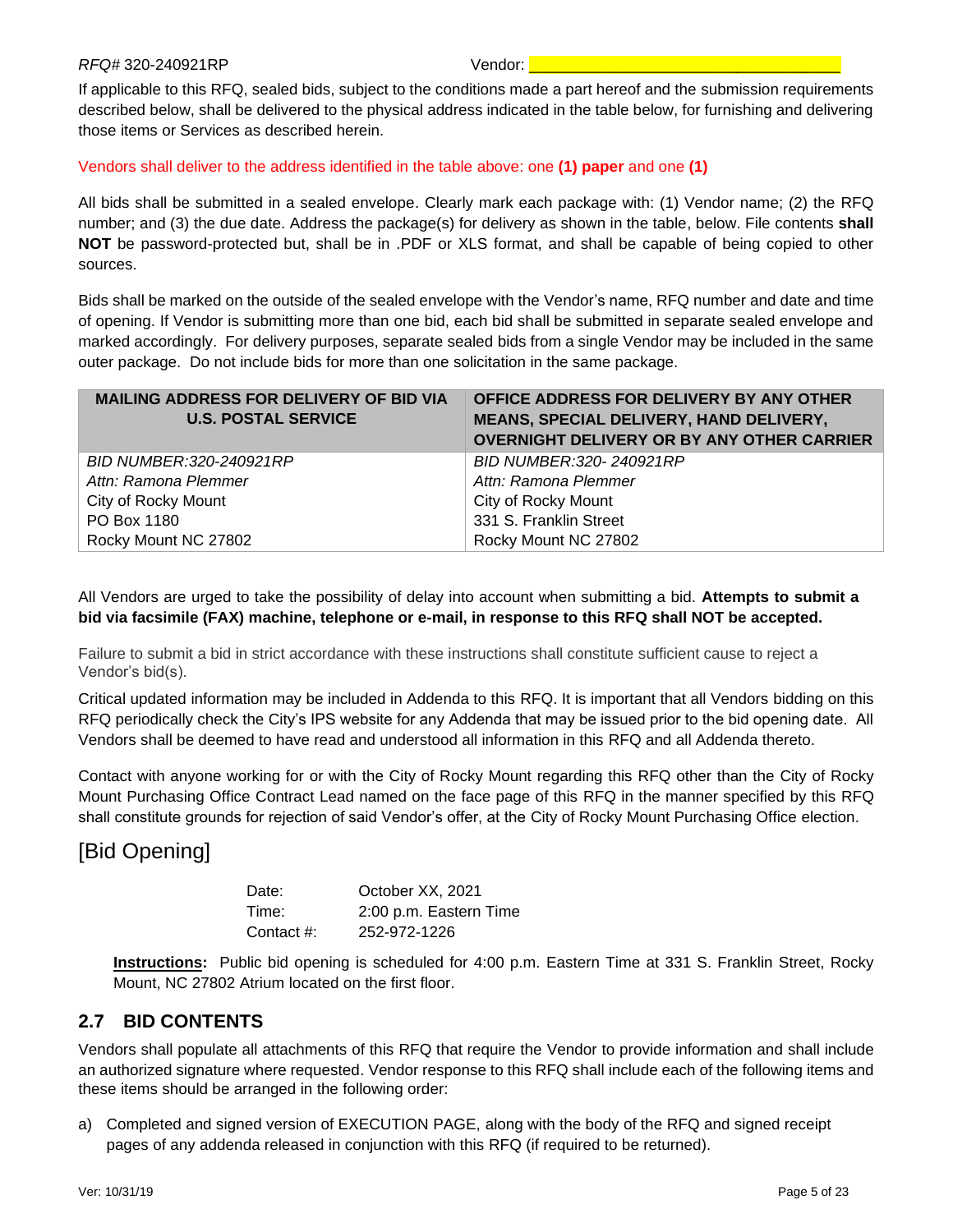- b) Completed version of ATTACHMENT A: PRICING FORM
- c) ATTACHMENT B: TERMS AND CONDITIONS
- d) Completed and signed version of ATTACHMENT C: SUPPLEMENTAL VENDOR INFORMATION

#### <span id="page-6-0"></span>**2.8 ALTERNATE BIDS**

Vendor may submit alternate bids for various methods or levels of service(s) or that propose different options, in addition to its principal bid. Alternate bids must specifically identify the RFQ requirements and advantage(s) addressed by the alternate bid. Any alternate bid, in addition to the marking described above, must be clearly marked with the legend: "Alternate Bid #\_\_\_ for ("*name of Vendor*"). Each bid must be for a specific set of goods and must include specific pricing. If a Vendor chooses to respond with various offerings, each must be offered with a separate price and be contained in a separate bid document. Each bid must be complete and independent of other bids offered.

#### <span id="page-6-1"></span>**2.9 DEFINITIONS, ACRONYMS, AND ABBREVIATIONS**

- a) **BAFO**: Best and Final Offer, submitted by a Vendor to alter its initial bid, made in response to a request by the issuing Department.
- b) **BUYER:** The employee of the City or Other Eligible Entity that places an order with the Vendor.
- c) **CITY:** The City of Rocky Mount personnel associated with this solicitation and the Purchasing Office.
- d) **CONTRACT LEAD:** Representative the City of Rocky Mount Purchasing Office identified on the first page of this IFB who will correspond with potential Vendors concerning solicitation issues and will contract with the Vendor providing the best offer to the City, and is the individual who will administer The Contract for the City.
- e) **FOB-DESTINATION:** Title changes hand from Vendor to purchaser at the destination point of the shipment; Vendor owns commodity in transit and files any claims, and Vendor pays all freight and any related transportation charges. A solicitation may request a Vendor to separately identify freight charges in its bid, but no amount or charge not included as part of the total bid price will be paid.
- f) **IFB:** Invitation for Bids.
- g) **LOT**: A grouping of similar products within this RFQ.
- h) **ON-TIME DELIVERY:** The delivery of all items within a single order to the receiving point designated by the ordering entity within the delivery time required.
- i) **QUALIFIED BID:** A responsive bid submitted by a responsible Vendor.
- j) **THE CONTRACT:** A contract resulting from or arising out of Vendor responses to this solicitation document.
- k) **VENDOR:** Supplier, bidder, proposer, company, firm, corporation, partnership, individual or other entity submitting a response to an Invitation for Bids. Following award of a contract, the term refers to an entity receiving such an award.

### <span id="page-6-2"></span>**3.0 METHOD OF AWARD AND BID EVALUATION PROCESS**

#### <span id="page-6-3"></span>**3.1 METHOD OF AWARD**

Contracts will be awarded in accordance with G.S. 143-129, 143-131 and the evaluation criteria set out in this solicitation. Prospective Vendors shall not be discriminated against on the basis of any prohibited grounds as defined by Federal and State law.

All qualified bids will be evaluated and award or awards will be based on the qualified bid(s) offering the lowest price that meets the requirements set out herein.

While the intent of this RFQ is to award a Contract(s) to a single Vendor for all line items, the City reserves the right to make separate awards to different Vendors for one or more line items, to not award any portion of the goods or services or to cancel this RFQ in its entirety without awarding a contract, if it is considered to be most advantageous to the City to do so.

The City reserves the right to waive any minor informality or technicality in bids received.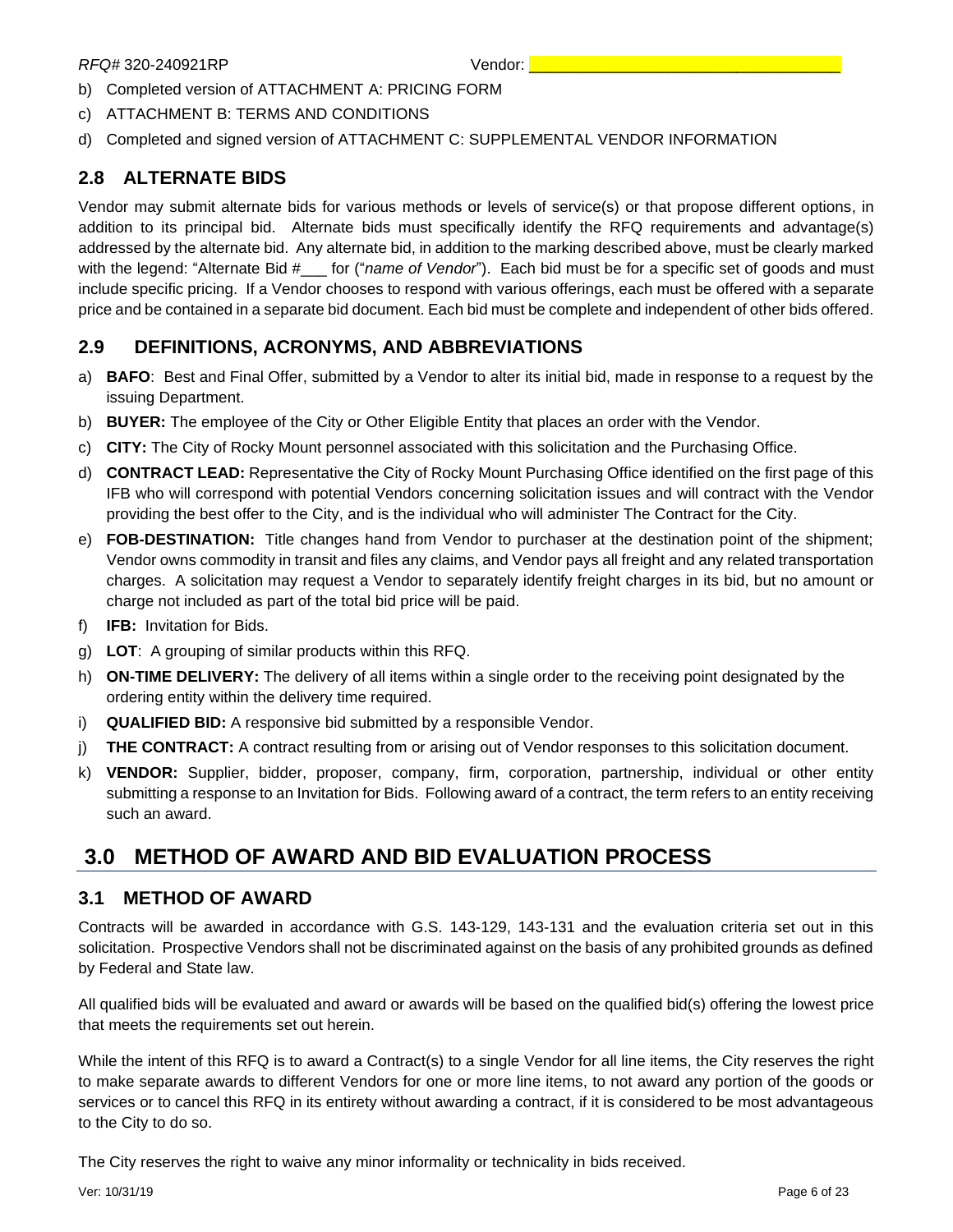#### <span id="page-7-0"></span>**3.2 CONFIDENTIALITY AND PROHIBITED COMMUNICATIONS DURING EVALUATION**

During the evaluation period—from the date bids are opened through the date the contract is awarded—each Vendor submitting a bid (including its representatives, sub-contractors and/or suppliers) is prohibited from having any communications with any person inside or outside the using Department, issuing department, other City department, or body (including the purchaser named above, division secretary, members of the City Council and/or City Manager's office), or private entity, if the communication refers or relates to the content of Vendor's bid or qualifications, the contents of another Vendor's bid, another Vendor's qualifications or ability to perform the contract, or the transmittal of any other communication of information that could be reasonably considered to have the effect of directly or indirectly influencing the evaluation of bids or the award of the contract. A Vendor not in compliance with this provision shall be disqualified from contract award, unless the City makes a written determination, in its discretion, that the communication was harmless, that it was made without intent to influence and that the best interest of the City would not be served by the disqualification. If a Vendor, its sub-contractor or supplier engage in any of the foregoing communications during the time that the solicitation is open (i.e., the issuance date of the procurement to the date of bid opening), such conduct shall constitute sufficient cause to disqualify the Vendor's bid. Only those discussions, communications or transmittals of information authorized or initiated by the issuing Department for this IFB or general inquiries directed to the Purchasing Office Contract Lead named in the IFB and regarding requirements of the IFB (prior to bid submission) or the status of the contract award (after submission) are excepted from this provision.

#### <span id="page-7-1"></span>**3.3 BID EVALUATION PROCESS**

The City shall review all Vendor responses to this RFQ to confirm that each one complies with the specifications and requirements of the RFQ.

#### **The City will conduct an evaluation of Bids, as follows:**

Bids will be received from each responsive Vendor in the method stated in section 2.6.

All bids shall be received by the issuing Department not later than the date and time specified on the cover sheet of this RFQ, or as modified by a bid addendum.

At the date and time specified as the bid opening, the bid responses from each responding Vendor will be opened publicly and the name of the Vendor and bid's total cost will be announced. Interested parties are cautioned that these costs and their components are subject to further evaluation for completeness and correctness and therefore may not be an exact indicator of a Vendor's pricing position.

At its option, the City may request clarifications, oral presentations or discussion with any or all Vendors in order to clarify or to amplify the materials presented in any part of the bid or requested in the RFQ. Vendors are cautioned, however, that the City is not required to request presentations or other clarification—and often does not. Therefore, all bids should be complete and reflect the most favorable terms available from the Vendor. Prices bid cannot be altered or modified as part of a clarification.

Bids will generally be evaluated, based on completeness, content, cost and responsibility of the Vendor to supply the requested goods and services. Specific evaluation criteria are listed in Section 3.1 METHOD OF AWARD.

The City reserves the right to reject all original offers and request one or more of the Vendors submitting bids within a competitive range to submit a best and final offer (BAFO), based on discussions and negotiations with the City, if the initial responses to the IFB have been evaluated and determined to be unsatisfactory.

Upon completion of the evaluation process, the City will make Award(s) based on the evaluation and post the award(s) to the City of Rocky Mount Purchasing bid webpage and/or IPS under the RFQ number for this solicitation. Award of a Contract to one Vendor does not mean that the other bids lacked merit, but that, all factors considered, the selected bid was deemed most advantageous and represented the best value to the City.

Vendors are cautioned that this is a request for offers, not an offer or request to contract, and the City reserves the unqualified right to reject any and all bids at any time if such rejection is deemed to be in the best interest of the City.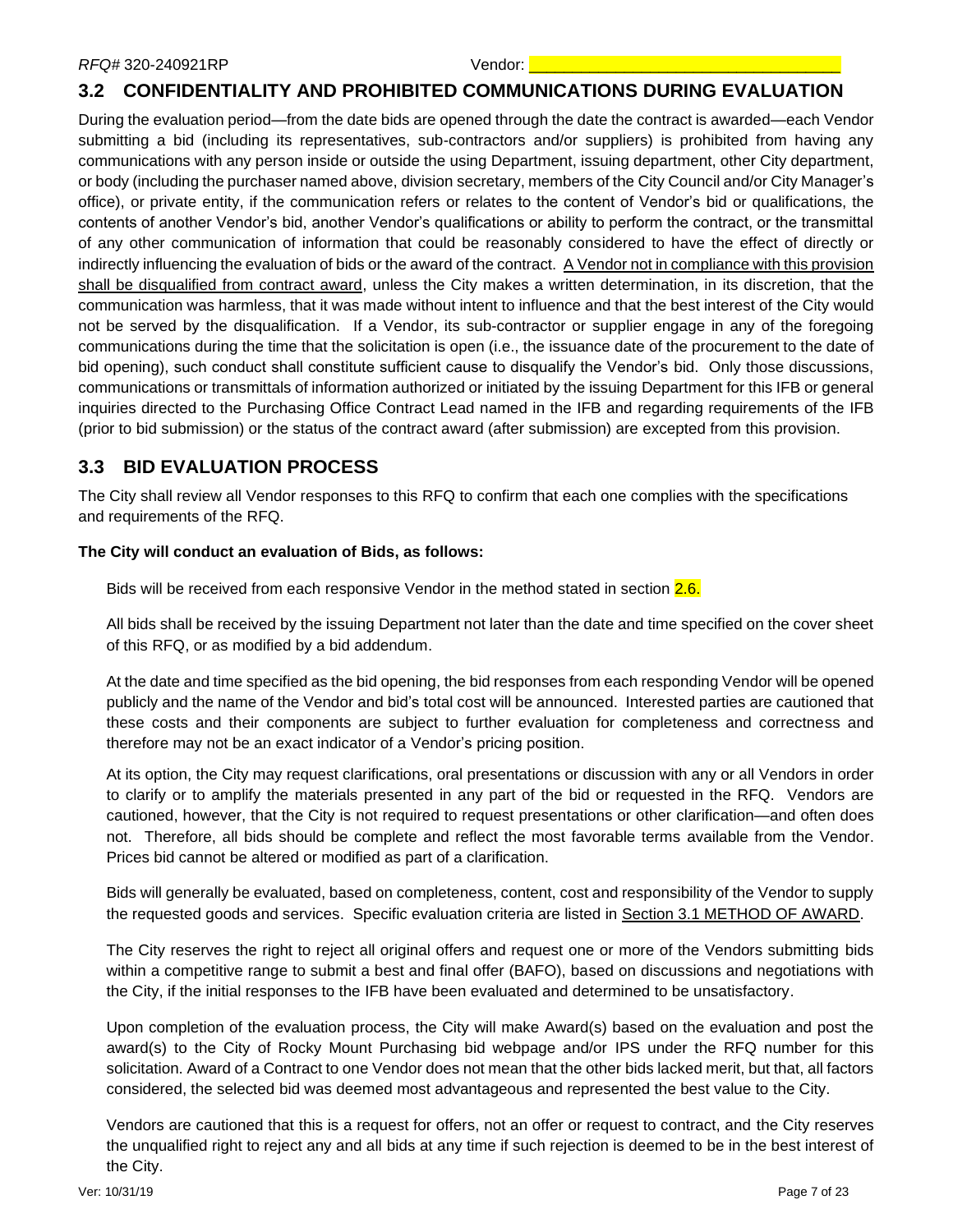### <span id="page-8-0"></span>**3.4 INTERPRETATION OF TERMS AND PHRASES**

This Invitation for Bids serves two functions: (1) to advise potential Vendors of the parameters of the solution being sought by the Department; and (2) to provide (together with other specified documents) the terms of the Contract that results from this procurement. As such, all terms in the Invitation for Bids shall be enforceable as contract terms in accordance with the General Contract Terms and Conditions. The use of phrases such as "shall," "must," and "requirements" are intended to create enforceable contract conditions. In determining whether bids should be evaluated or rejected, the Department will take into consideration the degree to which Vendors have proposed or failed to propose solutions that will satisfy the Department's needs as described in the Invitation for Bids. Except as specifically stated in the Invitation for Bids, no one requirement shall automatically disqualify a Vendor from consideration. However, failure to comply with any single requirement, if determined to be essential under the circumstances then existing, may result in the Department exercising its discretion to reject a bid in its entirety.

### <span id="page-8-1"></span>**4.0 REQUIREMENTS**

This Section lists the requirements related to this RFQ. By submitting a bid, the Vendor agrees to meet all stated requirements in this Section as well as any other specifications, requirements and terms and conditions stated in this RFQ. If a Vendor is unclear about a requirement or specification or believes a change to a requirement would allow for the City to receive a better bid, the Vendor is urged and cautioned to submit these items in the form of a question during the question and answer period in accordance with Section 2.4.

### <span id="page-8-2"></span>**4.1 PRICING**

Bid price shall constitute the total cost to the City for delivery fully assembled and ready for use, including all applicable charges for shipping, delivery, handling, administrative and other similar fees. Vendor shall not invoice for any amounts not specifically allowed for in this RFQ. Complete ATTACHMENT A: PRICING FORM and include in Bid.

#### <span id="page-8-3"></span>**4.2 INVOICES**

Vendor shall invoice the City of Rocky Mount Accounting Department. The standard format for invoicing shall be Single Invoices meaning that the Vendor shall provide the Buyer with an invoice for each order. Invoices shall include detailed line item information to allow Buyer to verify pricing at point of receipt matches the correct price from the original date of order. At a minimum, the following fields shall be included on all invoices:

Vendor's Billing Address, Customer Account Number, NC Contract Number, Order Date, Buyer's Order Number, Manufacturer Part Numbers, Vendor Part Numbers, Item Descriptions, Price, Quantity, and Unit of Measure.

### <span id="page-8-4"></span>**4.3 PRODUCT IDENTIFICATION**

#### **MAKE AND MODEL**

Manufacturer's name and model/catalog numbers used in this RFQ are for the sole purpose of identification and to establish general quality level desired. Such references are not intended to be restrictive and comparable products of other manufacturers will be considered. However, Vendors are cautioned that any deviation from the specifications of the identified item are required to be pointed out in its bid. Vendor shall include with its bid sufficient documentary evidence to demonstrate the qualitative, functional, operational, organizational and conformational equivalence of the bid item to the identified item.

### <span id="page-8-5"></span>**4.4 TRANSPORTATION AND IDENTIFICATION**

The Vendor shall deliver Free-On-Board (FOB) Destination to any requested location within the City of Rocky Mount with all transportation costs included in the total bid price.

When an order is placed using a purchase order, the purchase order number shall be shown on all packages and shipping manifests to ensure proper identification and payment of invoices. If an order is placed without using a purchase order, such as via phone, the Buyer's name shall be show on all packages. A complete packing list shall accompany each shipment. Vendors shall not ship any products until they have received an order.

#### <span id="page-8-6"></span>**4.5 DELIVERY**

The Vendor shall deliver Free-On-Board (FOB) Destination to the following location(s):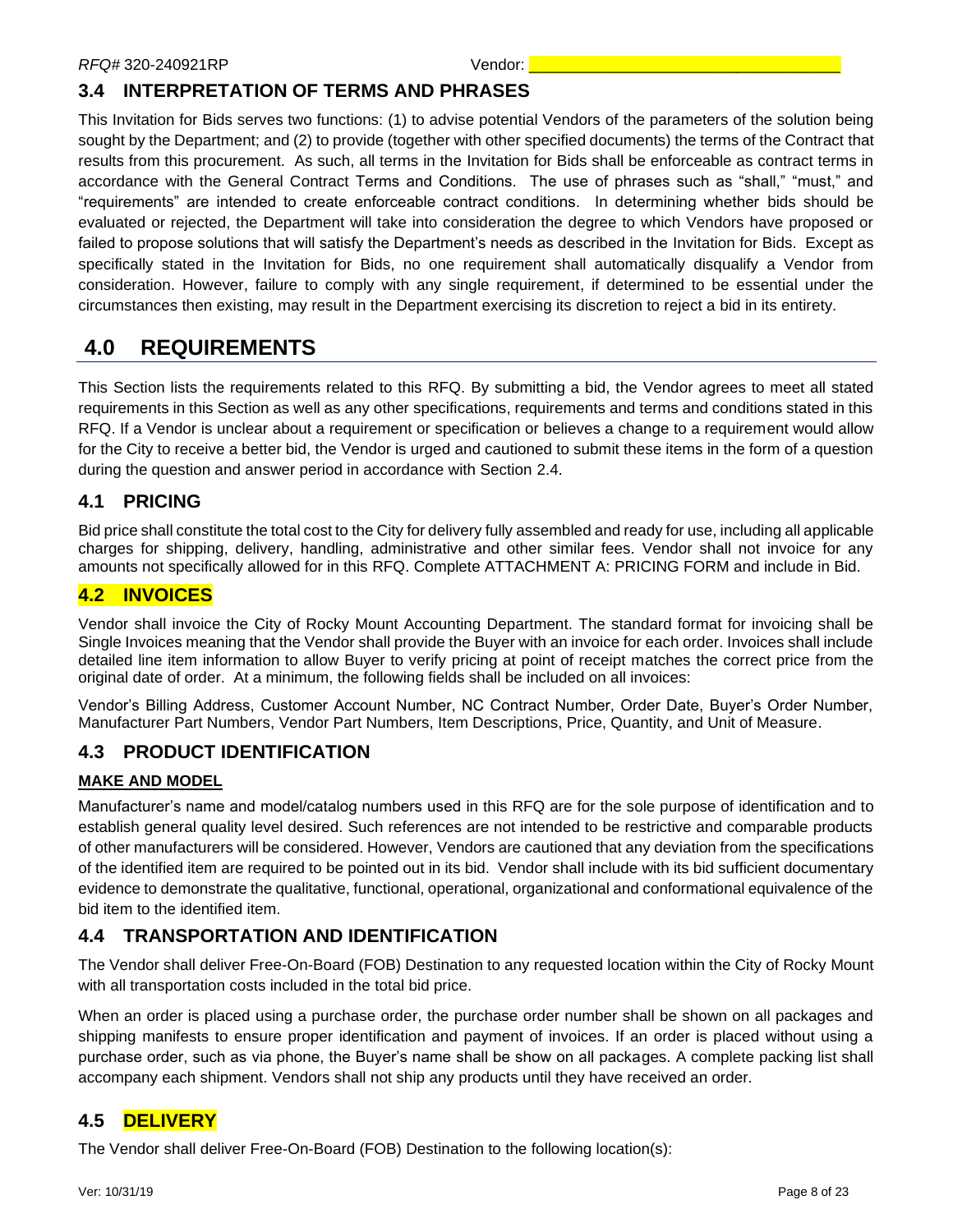| RFQ#320-240921RP                           | Vendor: |
|--------------------------------------------|---------|
| 106 E. Grand Ave.<br>Rocky Mount, NC 27801 |         |

Successful Vendor shall complete delivery within *120* consecutive calendar days after receipt of purchase order.

#### <span id="page-9-0"></span>**4.6 AUTHORIZED RESELLER**

The Vendor shall be authorized by the manufacturer to distribute or resell the products and/or maintenance offered in this IFB. The Vendor shall provide with its bid response a signed statement from the manufacturer confirming authorization. Failure to provide this statement shall constitute sufficient grounds for rejection of Vendor's offer, at the discretion of the City.

| Vendor is the: | <sup>1</sup> Manufacturer | $\Box$ Dealer | $\Box$ Reseller | $\sqcap$ Distributor |
|----------------|---------------------------|---------------|-----------------|----------------------|
|----------------|---------------------------|---------------|-----------------|----------------------|

Authorized:  $\Box$  Yes  $\Box$  No Attached Manufacturer's Authority:  $\Box$  Yes  $\Box$  No

### <span id="page-9-1"></span>**4.7 QUALITY ACCEPTANCE INSPECTION [OPTIONAL ADD IF REQUIRED]**

It is the responsibility of the receiving Department to inspect all materials, supplies and equipment upon delivery to ensure compliance with the contract requirements and specifications.

#### **INVOICES MAY NOT BE PAID BY THE USING DEPARTMENT UNTIL AN INSPECTION HAS OCCURRED AND THE GOODS ACCEPTED.**

#### <span id="page-9-2"></span>**4.8 WARRANTY**

Manufacturer's standard warranty shall apply. Vendors shall include a copy of the manufacturer's standard warranty with the bid response.

#### <span id="page-9-3"></span>**4.9 DESCRIPTIVE LITERATURE**

#### **DESCRIPTIVE LITERATURE/CERTIFICATION**

Each bid shall be accompanied by complete descriptive literature, specifications, certifications, and all other pertinent data necessary for thorough evaluation of the item(s) bid and sufficient to determine compliance of the item(s) with the specifications. Failure to include such information to shall be a sufficient basis for rejection of the bid.

### <span id="page-9-4"></span>**5.0 TECHNICAL SPECIFICATIONS**

#### <span id="page-9-5"></span>**5.1 SPECIFICATIONS**

The intent of these specifications is to describe minimum requirements for the tubular steel poles as follows:

#### 1.0 **SCOPE**

This specification covers the design, materials, welding, inspection, protective coatings, and delivery of steel transmissions single pole structures. The Proposal submitted by the manufacturer shall include field bolts, locknuts, vangs, attachment provisions for arms and / or insulators, and other necessary items to make a complete structure. The City of Rocky Mount steel pole specifications are based on the design approved vendors. Valmont, Thomas & Betts, Sabre and Rohn are on the approved supplier list.

#### 1.1 Quotations

Quotations will be received and evaluated by the City of Rocky Mount.

1.2 The Manufacturer shall provide quotations for the following schedules:

Schedule 1: Steel Transmissions Structures-Galvanized Steel A572, Grade 60, with Corrocote below grade protection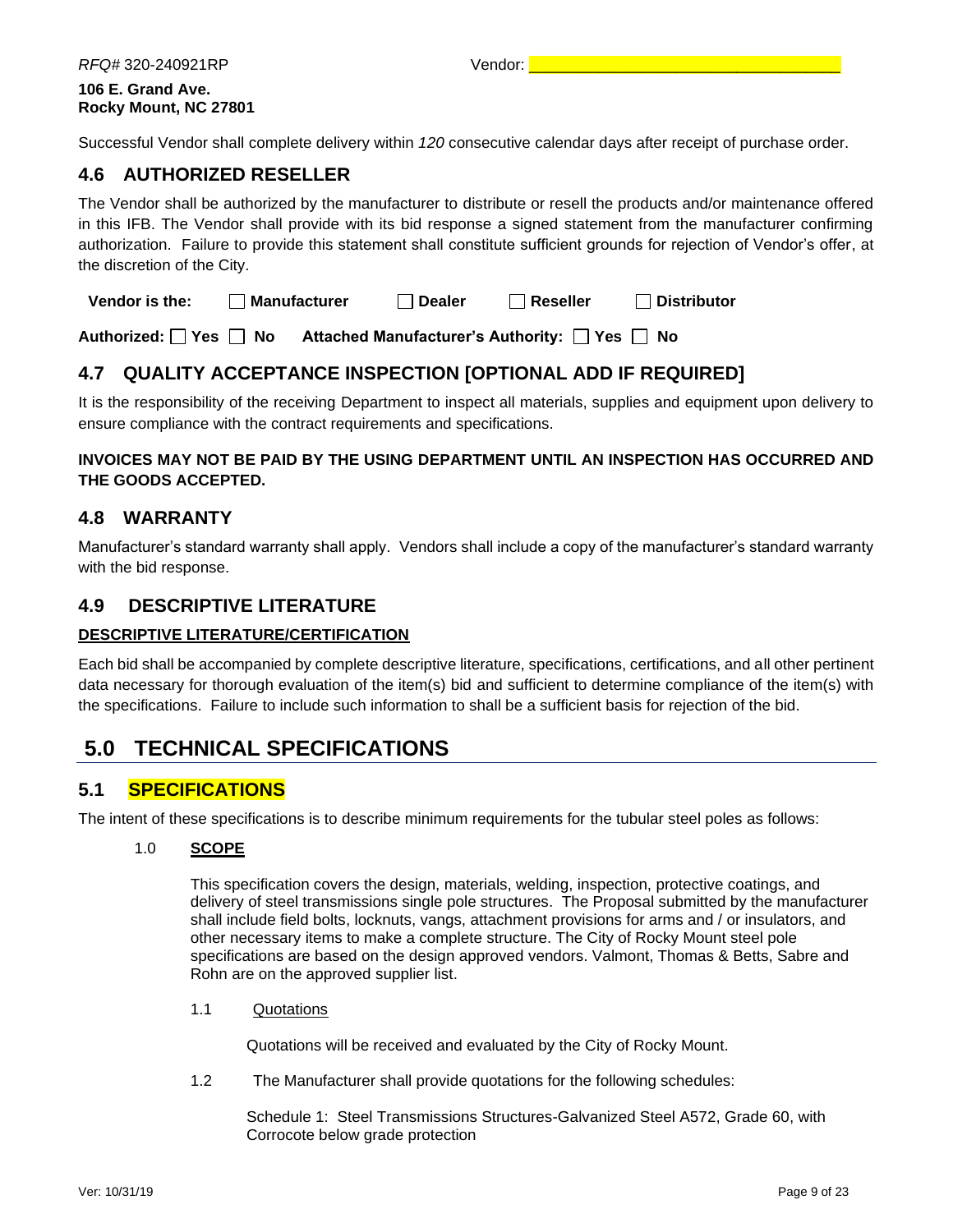#### 2.0 **DEFINITIONS**

- a. Cambering-the fabrication of a slight convex curve in a pole.
- b.  $D/t$ -the ratio of the diameter of a tubular pole to the steel plate thickness
- c. Engineer- a registered or licensed person, who may be a staff employee or an outside consultant, and who provides engineering services. Engineer also includes duly authorized assistants and representatives of the licensed person.
- d. Ground line-a designated location on the pole where the surface of the ground will be after installation of a direct embedded pole.
- e. Overload factors (OLF)- a multiplier which is applied to each of the vertical, transverse and longitudinal structure loads to obtain an ultimate load
- f. P-delta moment-secondary moment created by the vertical loads acting on the structure when the structure deflects from its unloaded position
- g. Point-of –fixity-location on the pole at ground line or below ground line where the maximum moment occurs
- h. Raking-the practice of installing a straight pole of plumb, or at an inclined angle
- i. W/t-ratio of the width of the pole(flat-to-flat) to the plate thickness
- j. **Ultimate load-the maximum design load which includes the appropriate overload** factor specified

#### 3.0 **CODES AND STANDARDS**

Codes, standards, or other documents referred to in this specification shall be considered as part of this specification. The following codes and standards are referenced:

- a. American Institute of Steel Construction (AISC), Specification for the Design, Fabrication and Erection of Structural Steel for Buildings, latest edition.
- b. American Society of Civil Engineers (ASCE) Standard, Design of Steel Transmission Pole Structures, Manual 72, latest edition.
- c. American Concrete Institute (ASTM), various standards, latest edition.
- d. American Concrete Institute (ACI), Building Code Requirements for Reinforced Concrete, ACI 318, latest edition.
- e. American Welding Society (AWS), Structural Welding Code, AWS D1.1, latest edition.
- f. American National Standards Institute (ANSI), National Electrical Safety Code, ANSI C2, latest edition.
- g. Steel Structure Painting Council (SSPC), Surface Preparation Specification, SPCC-SP6, latest edition.

#### 4.0 **CONFLICT BETWEEN THIS SPECIFICATION, DRAWINGS AND AND REFERENCED DOCUMENTS**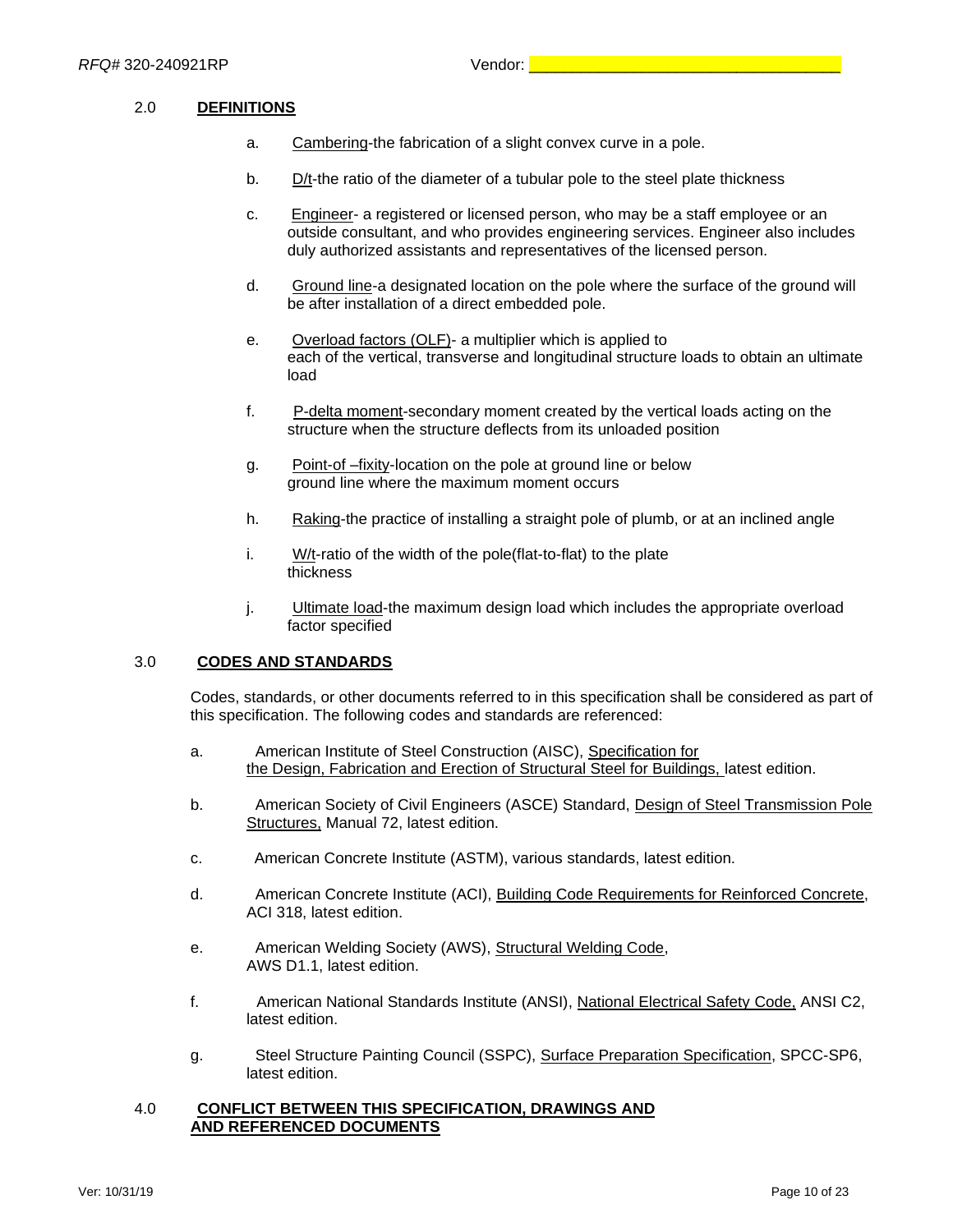In the event of conflict between this specification and the above referenced documents, the requirements of this specification shall take precedence. In the case of conflict between several referenced documents, the more stringent requirement shall be followed. If a conflict exists between this specification or the referenced documents, please contact the Owner or Owner's representative.

#### 5.0 **GENERAL REQUIRMENTS**

The design, fabrication, allowable stresses, processes, tolerances, and inspection shall conform to American Society of Civil Engineers (ASCE) Standard, Design of Steel Transmission Pole Structures, latest edition, with the following additions and / or exceptions:

#### 5.1 Design

The structure shall be capable of withstanding all specified loading cases including secondary stressed from foundation movements when specified in Appendix C, but not considering the possible restraining effect of conductors or shield wires. The structure shall withstand the loads without failure, permanent distortion, or exceeding any specified deflection limitations.

5.1.1 Wind pressures shown in the loading criteria shall be multiplied by the appropriate shape factor applied to the poles. Pressures in psf shall be computed as follows:

#### **P=W X Cd**

Where  $p=$  pressures on projected area of the pole normal to wind,  $W=$  Wind pressure, and Cd=shape (or drag) factor.

Shape factors for computing the wind on poles are:

**Round=1.0 Hexagon-1.4 Octagon=1.4 Dodecagon=1.0 Square=1.6**

- 5.1.2 The maximum design unit stress shall be the minimum yield strength as stated in applicable ASTM specifications for the particular application and types of loads, including overload factors. Poles shall be designed with a minimum number of joints. Field welding shall not be allowed as part of the design of a new pole. The shaft joints to be made in the field shall be slip joints or bolted flange joints. Slip joint length shall be at least one and one half (1-1/2) times the largest inside diameter of the female section. Bolted flange joints shall be used for medium angle and heavy angle guyed structures and x-braced h-frame structures. If approved by the Owner or Owner's representative, a strap across the pole splice to prevent separation of the male and female sections of the pole may be used for X-braced H-frame structures. Approval must be obtained prior to bid.
	- 5.1.4.1 Manufacturer shall verify slip joint fit before Shipments. Joints should not interfere with vangs, through holes or jacking nuts.
	- 5.1.4.2 Sufficient jacking lugs and permanent orientation marks shall be provided at all slip joints to ensure proper alignment and complete overlap of the joint.
	- 5.1.4.3 Bottom section to be shorter that the top section.
	- 5.1.4.4 Jacking Lugs shall not allow free open access to interior of pole from the outside.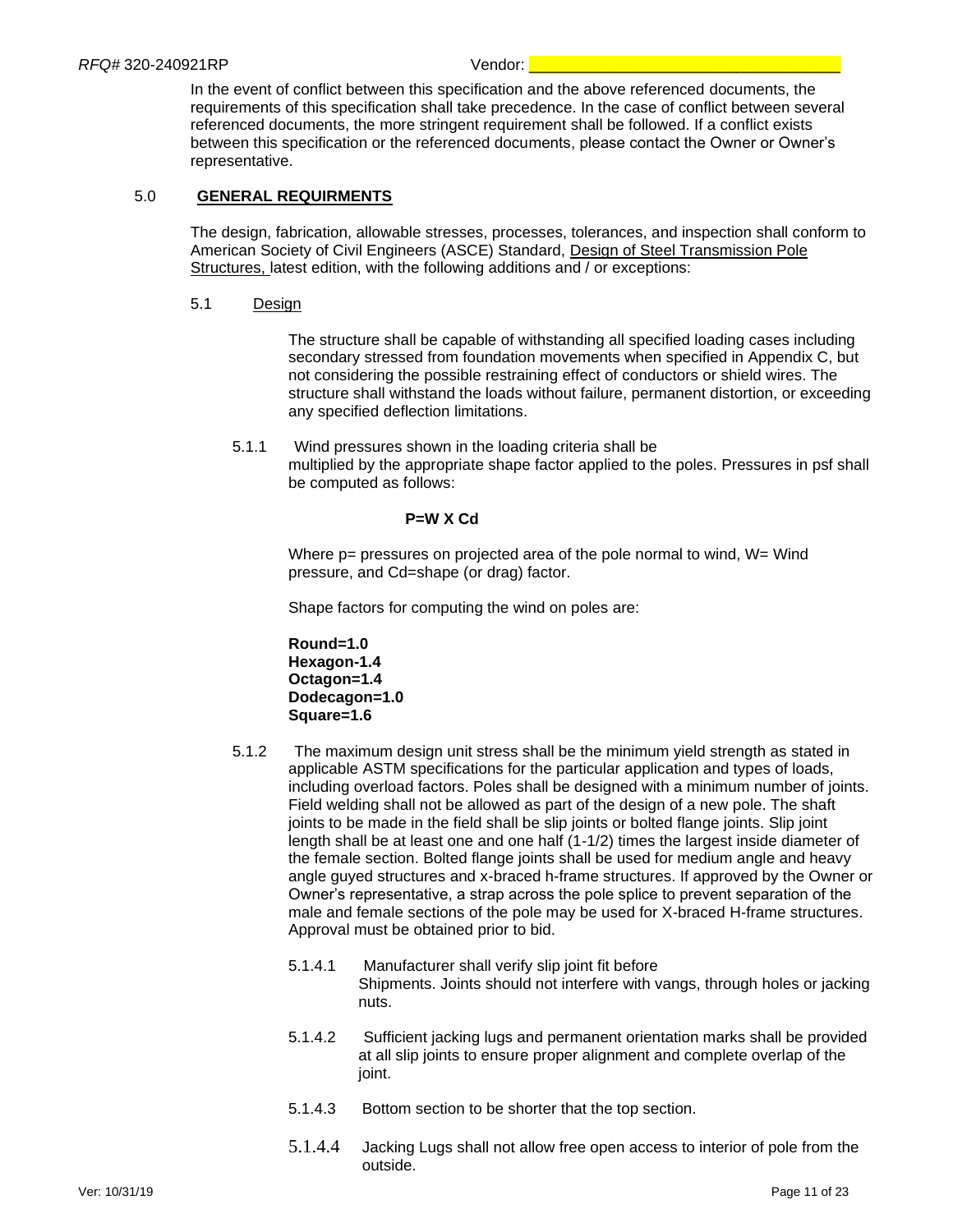- 5.1.5 The ultimate load in guys shall not exceed sixty-five percent (65%) of the rated breaking strength of the guy.
- 5.1.6 Design of anchor bolts shall be in accordance with the ACI -318-1983 Edition, Building Code Requirements for Reinforced Concrete, assuming a concrete strength as specified by the Owner.
	- 5.1.6.1 When anchor bolts are specified, they shall have the top two feet (2'-0") galvanized. Anchor bolts shall be threaded at the top end a distance equal to the base plate thickness, plus the thickness of two (2) anchor bolt nuts, plus two and one-half inches (2-1/2"). Each anchor bolt shall include two (2) heavy hex nuts.
	- 5.1.6.2 Welding on anchor bolts will only be allowed in the bottom twelve inches (12"). Only one (1) length of anchor bolt shall be used on each pole. Anchor bolts/clusters shall be plainly marked to indicate the structure type, structure number, orientation, and top of concrete.
	- 5.1.6.3 Anchor bolts shall be designed to be shipped as a rigid cage with top and bottom plates holding the anchor bolts in place. The anchor bolt thread shall be protected during shipping. The anchor bolts shall be welded to the holding plate in the bottom of the cage. The top template shall be designed to be removable and to support the assembled cage during lifting and setting operations without detrimental deformations. Bolt clusters shall be designed to be rigid enough to withstand the normal jolts of shipping, handling and installation with no displacement of bolts from the proper positions within the cluster.
	- 5.1.6.4 The removable template at the top shall be marked to show the centerline for tangent structures and the angle bisector for angle structures. Matching marks are to be on the base plate of the structure so proper alignment can be made.
- 5.1.7 Minimum plate thickness for all pole components shall be three-sixteenths inch (3/16").
- 5.1.8 Structures which are to be direct embedded shall have Which are to be direct embedded shall have bearing plates. Bearing plates shall have a diameter not more than two inches (2") greater than the maximum pole diameter.
	- 5.1.8.1 Galvanized pole shall have a drain hole at the Bottom. When a painted finish is specified, poles shall be hermetically sealed.
	- 5.1.8.2 The ground sleeve shall have a minimum thickness of three-sixteenths inch (3/16") and shall be centered at the ground line. A seal weld shall be provided around the ground sleeve. The ground sleeve shall not be considered in strength calculations.
- 5.1.9 Poles shall have nearly a uniform taper throughout their Entire length. The maximum difference in tapers between two (2) pole sections measured by the diameters shall be .20 inch/ft. for poles with variable taper.
- 5.1.10 Poles with elliptical cross sections shall have a minor axis dimension equal to at least seventy-five percent (75%) of the major axis dimension.
- 5.1.11 All unguyed angle poles or unguyed tangent deadends shall pre-cambered to remain plumb when the calculated deflection at the top of the pole exceeds one percent (1%) of the pole height under an initial conductor tension loading of sixty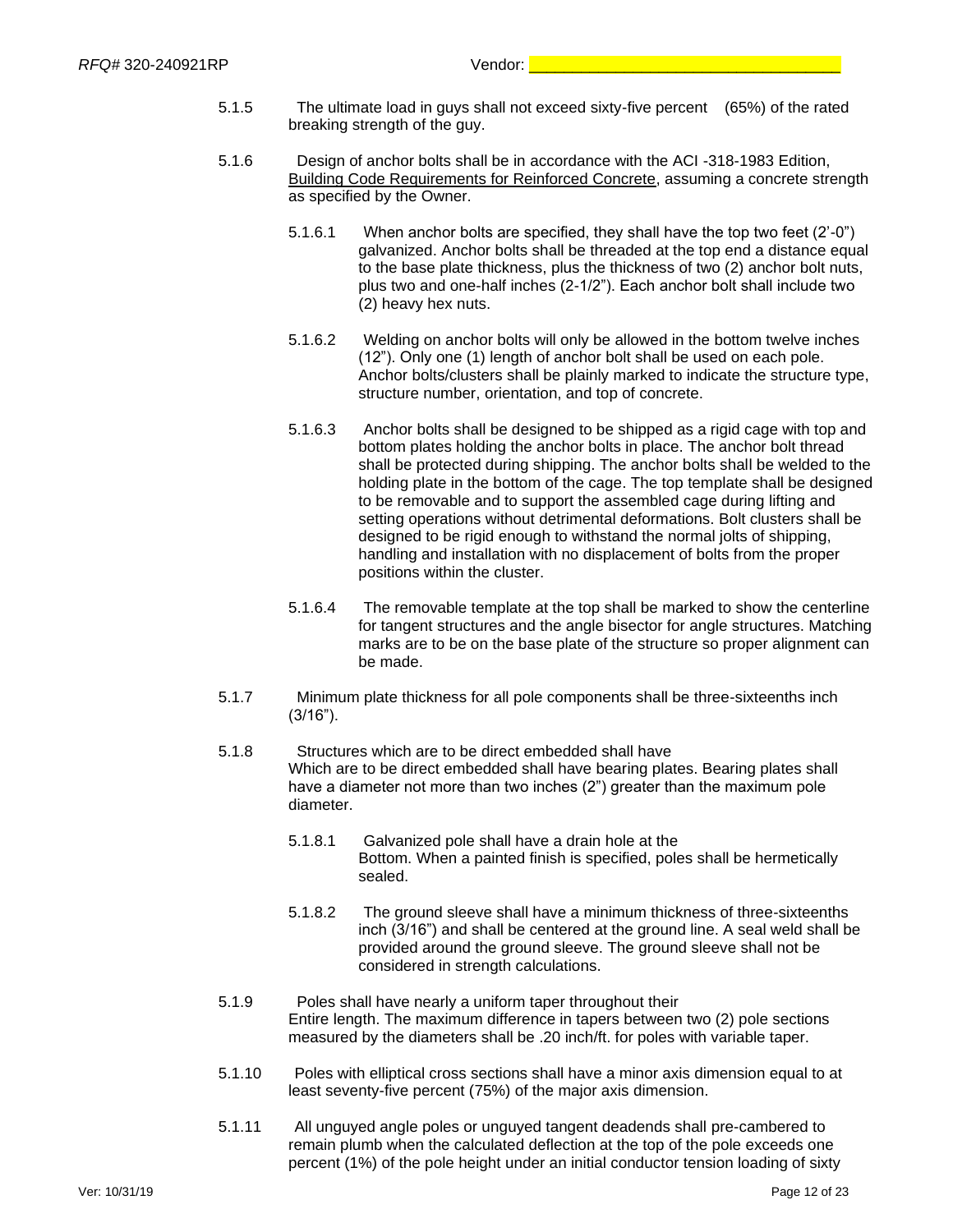degrees Fahrenheit (60f), no wind, and no overload factors. Pole height shall be the height of the pole from top of the base plate, or designated ground line, to the top. Tangent poles with unbalanced vertical loading shall be pre-cambred for the previously stated conditions.

- 5.1.11.1 Tangent and guyed angle structures have been Specified as wood poles class equivalent steel poles.
- 5.1.11.2 Wood pole class equivalent steel poles shall be Classed based on ANSI 05.1 Annex B loading with appropriate NESC Grade B overload factors.
- 5.1.11.3 The Material man is responsible for determining the "worst-case" orientation, for an unguyed structure, of the wind load and applying it in the design calculations.
- 5.1.11.4 The Material man shall calculate the deflections for the sixty degrees Fahrenheit (60f) initial tension and sixty degrees Fahrenheit final tension load cases. The material man shall limit the difference in deflection produced by these two (2) loads cases to six inches (6") or less.
- 5.1.11.5 If shop cambering is required, the manufacturer shall prefit multi-piece poles together prior to cambering.
- 5.1.11.6 The manufacturer shall verify at the plant prior to shipment that the appropriate orientation and magnitude of pre-camber is built into those structures requiring shop cambering.
- 5.1.11.7 The manufacturer is responsible for repairing or replacing any structures which are delivered to the site with manufacturing errors. Repair and / or replacement costs shall include the structure itself, as well as any associated construction costs.
- 5.1.11.8 The shop camber dimension and orientation or the raking dimension and orientation (whichever is applicable) shall be clearly marked on the Material man's Detail Drawings.
- 5.1.12 Lifting lugs are optional. The manufacturer shall supply all instructions for handling and erection of poles and arms.
- 5.1.13 In the design of connections for vangs, brackets, or stiffeners Attached to the pole shaft, care shall be taken to distribute the loads sufficiently to protect the wall of the pole from local buckling.
- 5.1.14 Each pole shall be permanently marked on the pole shaft sixty inches above ground line and on the bottom of base plate or bearing plate with the following identifying information: structure type, height, structure number, ultimate ground line moment, Owner name, and date manufactured. The method of identification shall be approved by the Owner.
- 5.1.15 Grounding Attachments
	- 5.1.15.1 One (1), two (2)-hole NEMA grounding pad shall Be provided on the side of each pole in the following locations:
		- a. One foot below the overhead ground wire to Provide a Grounding location.
		- b. One foot below neutral attachment to provide a grounding location for the neutral.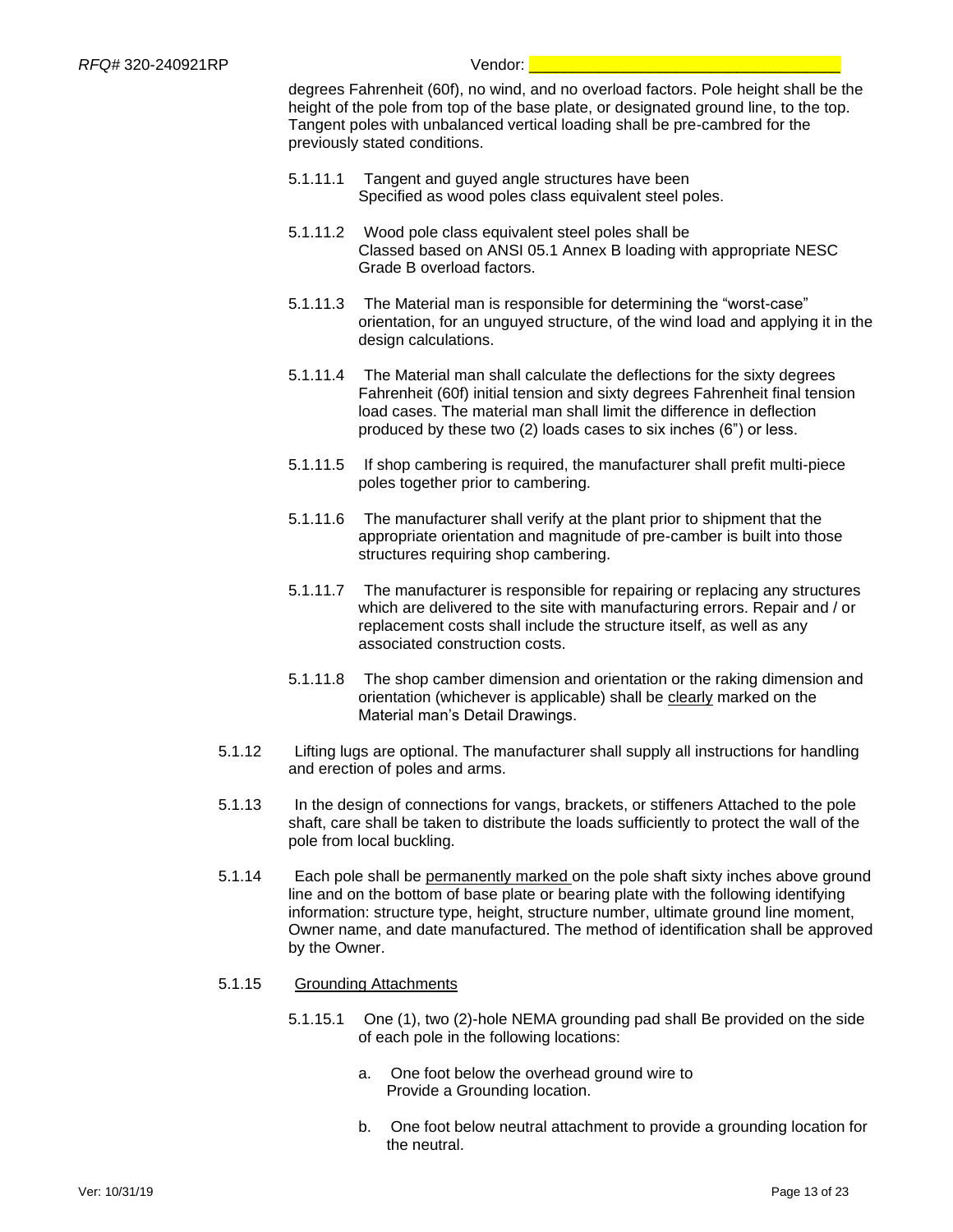- c. A minimum of six inches above the top of the Protective coating applied to the embedded section of the pole, or two-feet six inches above the top of the foundation of surface-mounted poles.
- 5.1.15.2 Grounding pads and threads shall not be painted or covered with other coatings.

#### 5.1.18

5.1.18.1 Tubular sections shall be sealed from moisture

entering the inside of the pole. Factory drilled pole holes shall be plugged to prevent moisture intrusion during shipping. For field drilled poles and factory drilled poles, manufacturer shall provide silicon sealant to seal all through-bolt holes. Non- drilled poles when assembled shall be effectively sealed to prevent moisture intrusion.

- 5.1.18.1.1 Connections shall be designed to reduce the effect of pack-out by preventing moisture from entering the joint or by designing the connection to allow moisture to easily drain off.
- 5.1.18.2 Plastic plugs shall be installed in all nuts welded to and all tapped holes.

#### 5.2 Materials

- 5.2.1 All materials shall comply with the applicable requirements of ASTM specifications. Any modifications to ASTM specifications must be approved by the Owner's representative prior to bidding.
- 5.2.2 Poles, arms, and conductor brackets shall conform with ASTM A36, ASTM A572, ASTM 581, ASTM A588, ASTM A871, and OR ASTM A595.
- 5.2.3. Base plate shall conform with ASTM A572, ASTM A588, ASTM A633, or ASTM A595.
- 5.2.4 Anchor bolts shall conform to ASTM A615, Grade 60 or 75.
- 5.2.5 Other bolts and nuts shall conform, as applicable, to ASTM A307, ASTM A325, ASTM A354, ASTM A394, OR ASTM A687. Locknuts shall be provided for each structure bolt, or American Nut Company (ANCO) type self-locking nuts may be used. Locknuts shall be the galvanized MF or ANCO type.
- 5.2.6 Anchor bolts, structural plate, and weld material, shall meet ASCE requirements for Charpy tests.
- 5.2.7 For galvanized structures, steel used for the pole shaft and arms shall have silicon content less than .06 percent.

#### 5.3 Fabrication

- 5.3.1 All welding shall be in accordance with the American Welding Society Code AWS D1.1, latest edition. Welders shall be qualified in accordance with AWS D1.1 welding procedures.
- 5.3.2 One hundred percent (100%) penetration welds shall be required in, but not limited to, the following areas:
	- **. Circumferential welds (C-welds) joining structural members**
	- **. longitudinal welds in the female portion of the joint within the slip joint area**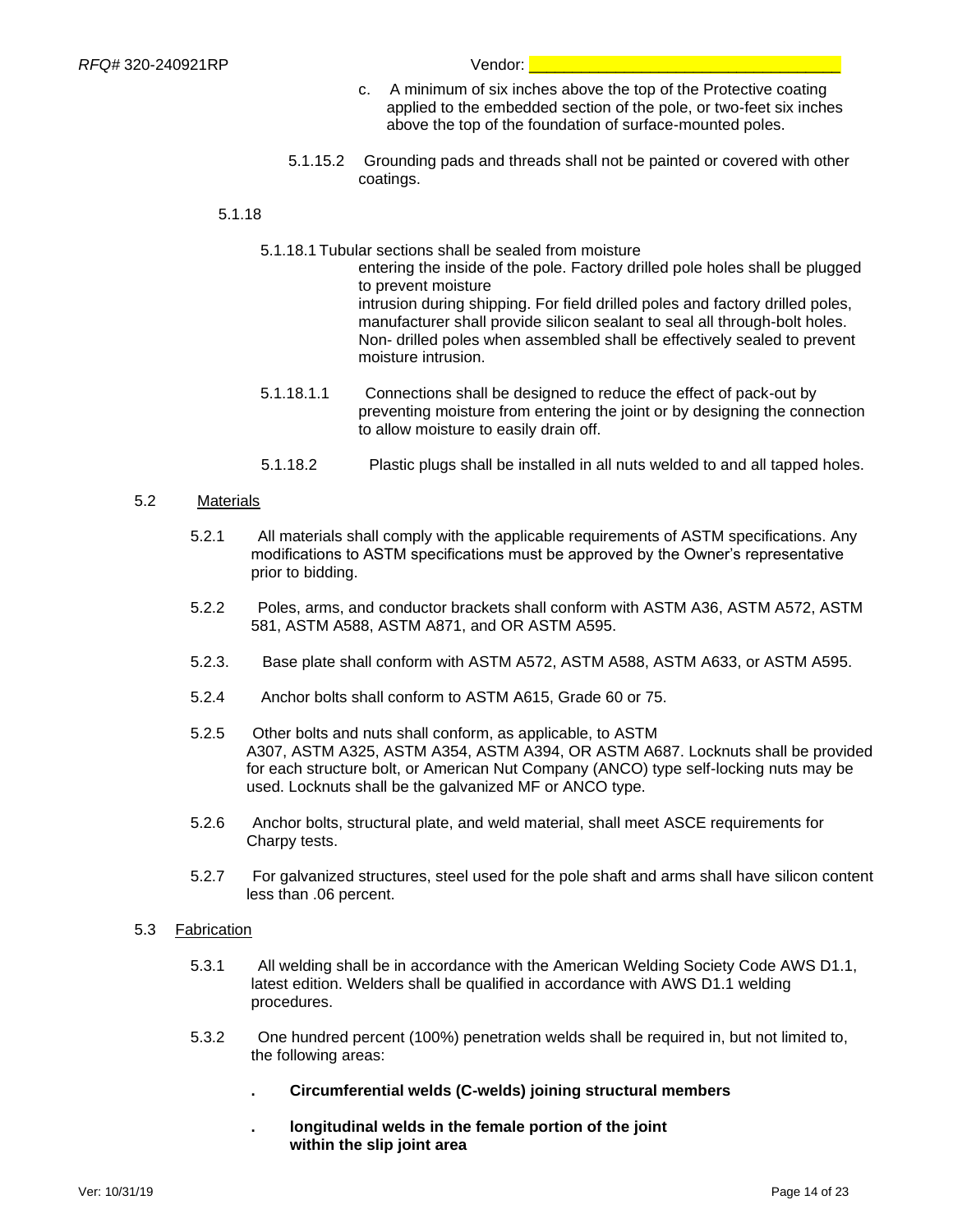- **. welds at the butt joints of back-up strips**
- **. base plate to shaft weld**
- **. longitudinal welds for a minimum length of three where there are adjacent C-welds, flange welds, base welds and ends of tubes**
- 5.3.3 Full penetration or equivalent ninety percent partial penetration with fillet overlap shall be used for arm-to arm base, vang-to-plate shaft, and arm box joints.
- 5.3.4 Quality and acceptability of every inch of the full penetration Welds shall be determined by visual and ultrasonic inspection.
- 5.3.5 All other penetration welds shall have sixty percent minimum penetration. Quality and acceptability of all welds other than full penetration welds shall be determined by visual inspection, supplemented by magnetic particle, ultrasonic or dye penetrant inspection.
- 5.3.6 All weld back-up strips shall be continuous the full length of the welds. Care shall be exercised in the design of welded connections to avoid areas of high stress concentration which could be subject to fatigue or brittle fractures.
- 5.3.7 Field welding shall not be permitted except with Owner's Approval and the manufacturer's direction in repairing a pole.
- 5.3.8 All parts of the structure shall be neatly finished and free from kinks or twists. All holes, blocks, and clips shall be made with sharp tools and shall be clean-cut without torn or ragged edges.
- 5.3.9 Before being laid out or worked in any manner, structural Materials shall be straight and clean. If straightening is necessary, it shall be done by methods that will not injure the metal.
- 5.3.10 Shearing and cutting shall be performed carefully and all Portions of the work shall be finished neatly. Copes and re-entrant cuts shall be filleted before cutting.
- 5.3.11 All forming or bending during fabrication shall be done by Methods that will prevent embitterment or loss of strength in the materials being worked.
- 5.3.12 Holes for connection bolts shall be one-sixteenth larger than the nominal diameter of the bolts. Holes in the flange plates for bolted splices shall be one-eighth inch larger than the bolt diameter. Holes in the base plates for anchor bolts shall be three-eighths inch larger than the nominal diameter of the anchor bolts. The details of all connections and splices shall be subject to the approval of the Owner or his representatives.
- 5.3.13 Holes in steel plates which are punched must be smooth and cylindrical without excessive tear out or depressions. Any burrs that remain after punching shall be removed by grinding, reaming, etc.
- 5.3.14 Holes of any diameter may be drilled in plate of any thickness. Care shall be taken to maintain accuracy when drilling stacks of plates.
- 5.3.15 Holes may be made by use of a machine guided oxygen torch. Flame cut edges shall be reasonably smooth and suitable for the stresses transmitted to them.
- 5.3.16 The overall length of the assembled structure should not be less than six inches of the specified length and not more than twelve inches.
- 5.3.17 Tolerances

Fabrication tolerances shall be as follows: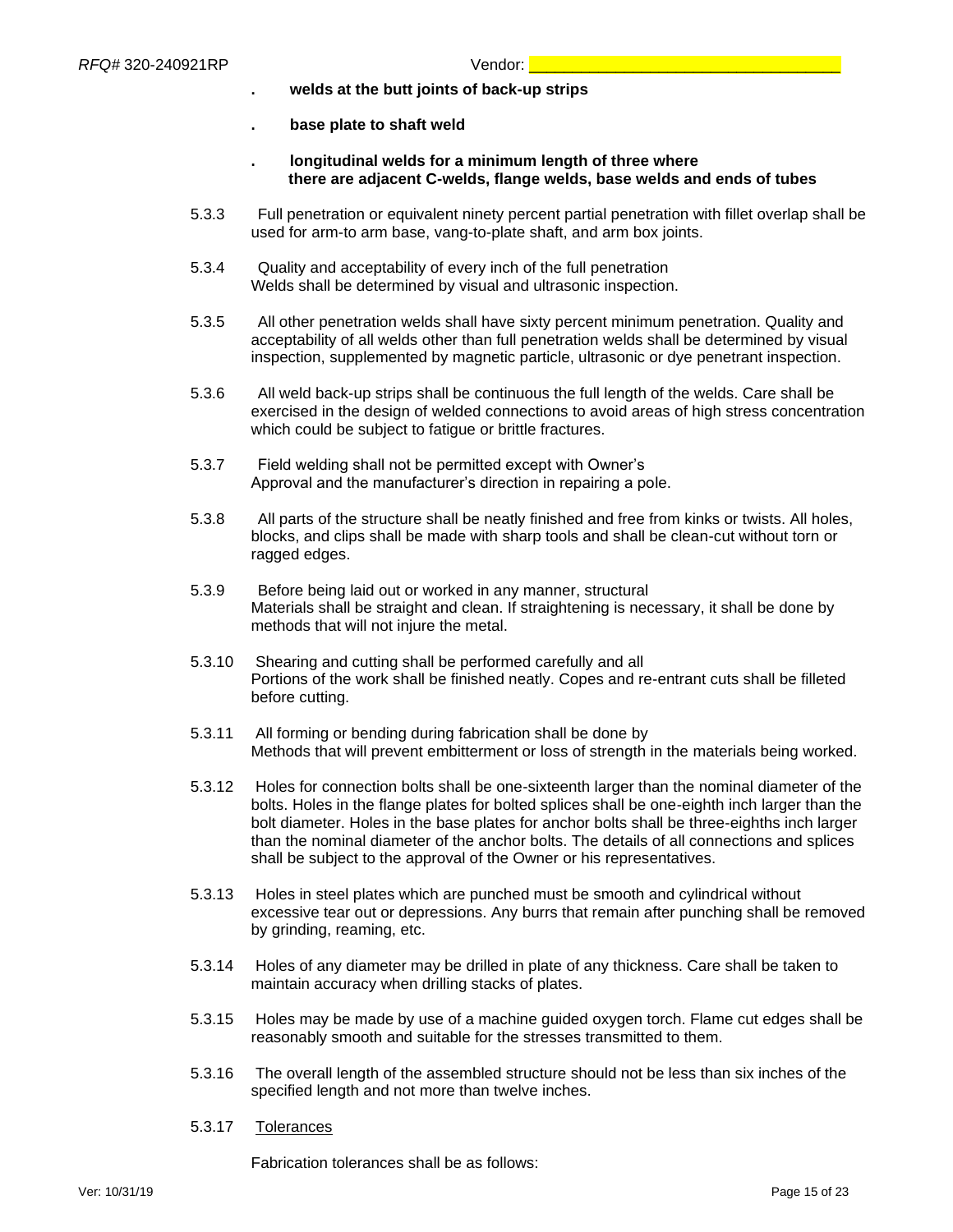- a. Length of single piece or flanged poles + 3".
- b. Cross sections of poles: Diameter of 36" or less  $+$   $\frac{1}{4}$ ",  $-1/8$ ".
- c. Spacing between "arm to pole" connections vertically  $+3/4$ ".
- d. Location of hardware with respect to top of pole + 2".
- e. Camber + 1" per 16" of specified camber.
- f. Pole Butt plate perpendicular to pole 1/16" for 12" as measured on a perpendicular axis.
- g. Straightness of pole  $+ \frac{1}{2}$ " from center line.
- h. Location of a drilled hole in a piece + 1/8".
- i. Spacing between holes: Base plates + 1/8", same connection + 1/16" (nonaccumulative).
- j. Anchor bolts: Length  $+3$ " -0"; thread length  $+2$ " -0".
- k. Length of coated portion on anchor bolts +12" -0".
- l. Distance between anchor bolt in cluster + 1/8" (non-accumulative).
- m. Arms: Length +1", Rise ("W" dimension + 1" per 10' of arm length).
- n. Angles shown + 2 degree.

#### 5.4 Finishes

The following finishes are acceptable: galvanizing and below grade coating.

- a. Galvanizing- All structures and structural components which is hot dip galvanized shall meet all the requirements of ASTM A123 or ASTM A153. Measures shall be taken to prevent warping and distortion according to ASTM A384 and to prevent embitterment according to ASTM A143. Poles made of ASTM A588 steel shall not be galvanized due to the high silicon content of the steel. One gallon of zinc enriched paint shall be provided with each five poles.
- b. Coating for the Embedded Portion of the Pole- When poles are to be directly embedded, a sixteen mil (minimum dry film thickness), two component hydrocarbon extended polyurethane coating that is resistant to ultraviolet light shall be applied on the exposed surface of the embedded portion of the pole. The coating shall extend from the butt to two feet above ground line. Other coatings shall be approved by the Owner prior to their use.
- 5.4.1 Bolts and nuts with yield strengths under 100,000 psi shall be hot-dip galvanized per ASTM A153 and ASTM A143, or mechanically coated with zinc in accordance with ASTM B454, Class 50. Bolting materials with yield strengths in excess of 100,000 psi shall not be hot dip galvanized. Instead, they shall be painted with zinc enriched paint or mechanically coated with zinc per ASTM B454, Class 50.
- 5.4.2 Compliance with coating thickness requirements shall be checked with a magnetic thickness gauge.

#### 5.5 Inspection and Testing

- 5.5.1 The Owner and the Owner's designated agents shall have free entry at all times while work is being carried on, to all parts of the manufacturer's plant to inspect any part of the production of the poles covered by this specification.
- 5.5.2 Steel members which are bent or warped or otherwise improperly fabricated shall be properly repaired or replaced at the manufacturer's expense.
- 5.5.3 The cost of test made by the manufacturer (except full scale load test on poles), including cost of the certified test reports, shall be considered included in the price.
- 5.5.4 The manufacturer shall make tests in accordance with ASTM A370 and ASTM A673 to verify that the material used in the structures meets the impact properties.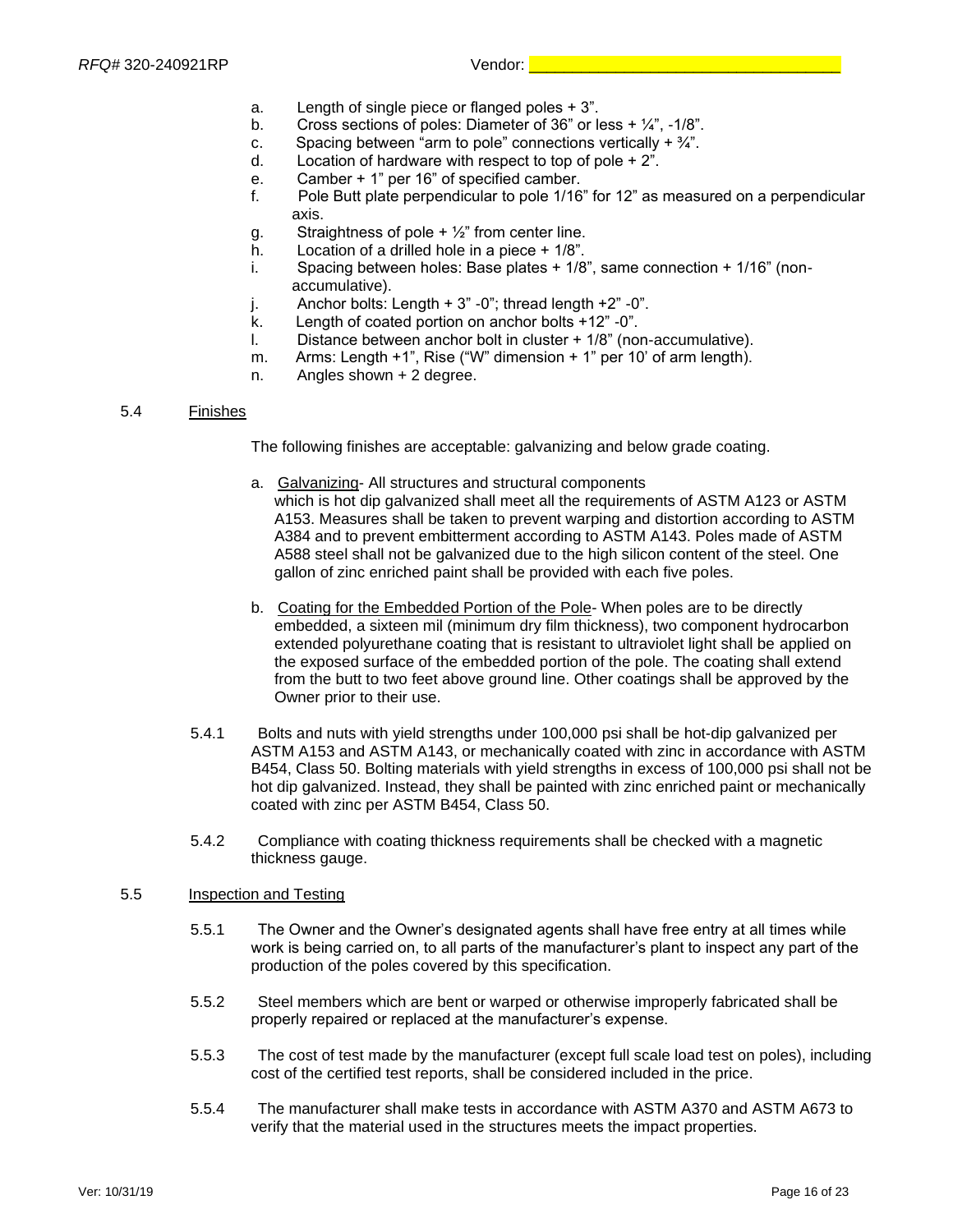- 5.5.5 Mill test reports showing chemical and physical properties of all materials furnished under this specification shall be maintained by the manufacturer for a period of five years and shall be traceable to the structure.
- 5.5.6 All plates over one and one-half inch thick shall be ultrasonically tested to assure against defects which could lead to lamellar tearing.
- 5.5.7 Welders or welding operators shall be qualified in accordance with the provisions of AWS D1.1
- 5.5.8 The manufacturer shall make certified welding reports for each structure. The reports covering welding shall include all welds of a structure. Each weld shall be clearly identified; and the report shall consist of the method of testing, whether the weld is acceptable, the identification of the structure, the date, and the name and signature of the inspector.

#### 5.6 Shipping

- 5.6.1 Each shipment shall be accompanied by a list of all parts, Identifiable by structure type and number. Arms, bolts and miscellaneous hardware will be identified by the list for match up with the respective pole shaft. All parts required for any one structure shall be in one shipment, if possible.
- 5.6.2 The Owner and Owner's representative shall be notified prior to shipment that such shipment is to take place, and they reserve the right to inspect the components prior to shipment. The notification shall give quantities, weight, name of common carrier used, and expected time of arrival.
- 5.6.3 The anchor bolts shall be welded to the holding plate in the bottom of the cage. A removable template shall be used at the top of the cage and shall be marked to show the centerline for tangent structures and the angle bisector for angle structures. Matching marks are to be on the base plate so proper alignment can be made. Bolt clusters shall be rigid enough to withstand the normal jolts of shipping and handling with no displacement of bolts from the proper positions within the cluster.
- 5.6.4 Unless otherwise agreed to by the Owner, the anchor bolt cage shall be shipped at least thirty days prior to pole shipment.
- 5.6.5 Salt-treated wood blocking and urethane foams shall not be used when shipping or storing weathering steel poles.
- 5.6.6 Delivery shall be made either to a single designated location or to the individual structure locations.
- 5.6.7 Manufacturer shall be prepared to unload the poles and place in a designated area identified by the Owner.

#### 6.0 Information to be supplied by the Manufacturer

- 6.1 Information to be supplied with the Proposal
	- a. Calculated shipping weight of each structure excluding anchor bolts. Separate weights shall be given for arms and poles.
	- b. Calculated shipping weight of anchor bolts.
	- c. Ultimate ground line reactions (including overload factors) in Poles and guy wires.
	- d. Anchor bolt size, length, and locations (bolt circle diameters).
	- e. Type of material of major components (ASTM number).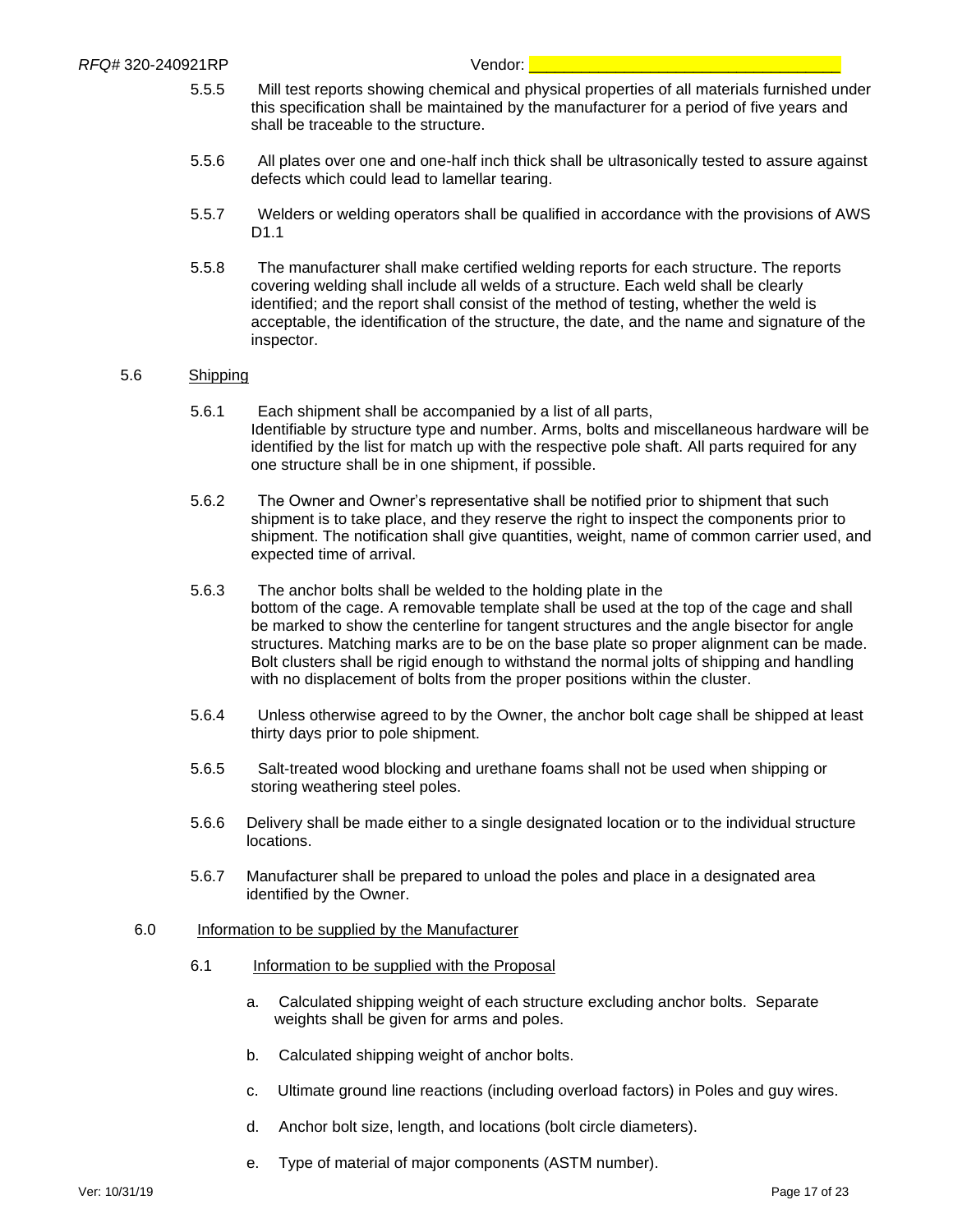- f. Description of pole shaft, including thickness, length, diameter Cross-sectional geometry, and method of fastening each shaft component.
- g. Data showing the design of the arm, arm connections, arm attachment plates, and brackets.
- h. Design exceptions.
- 6.2 Documentation to be Supplied for the Owner's Approval Prior to Fabrication

Documentation includes final design calculations for pole shaft, base plate, anchor bolts, arms, and other appurtenances, including their connections for all structures. The following information shall be supplied:

- a. For the loading cases with overload factors, the total shear, Axial forces, moments, stresses or stress ratios, section moduli, cross-sectional areas, deflections w/t's for polygonal and D/t's for round cross sections at all splices, at arm attachment points (top and bottom), and at least every ten feet (10'-0") along the pole.
- b. For the critical loading case, shear and axial forces, moments, stresses, section moduli, cross-sectional areas at the arm connections, bolt stresses in the arm connection, and deflection at the end of the arm.
- c. Anticipated deflections at the top of the pole and at the ends of the arms shall be indicated for each pole for the normal, everyday loading condition of sixty degrees Fahrenheit, no wind, no overload factors.
- d. For all specified loading cases, reactions and ground line moments shall be supplied.
- e. Detail drawings for each structure type giving weights of structure components, dimensions, and bill of materials.
- f. Assembly instructions and erection drawings. Slip joint lengths and allowable tolerances. Special handling instructions.
- 6.3 Final Documents shall be supplied to the Owner for the items in paragraph 6.2.e. after erection of all structures and prior to final payment.
- 6.4 Test Reports (as requested)
	- a. Certified mill test reports for all structural material
	- b. Certified welding reports for each structure
	- c. Impact property test reports showing that the material used in the structures meets the impact properties
	- d. Test reports on coating thickness
	- e. Report of structure testing, when required, including photographs, diagrams, load trees, etc.

#### 7.0 Approval, Acceptance, and Ownership

7.1 Final design must be approved by the Engineer before material is ordered and fabricated. Material ordering and fabrication prior to approval will be at supplier's risk. It is understood that award of this contract does not constitute acceptance of design calculations submitted with the bid, if corrections are required in the final structure designs due to manufacturer's errors, omissions, or misinterpretations of the specifications, the quoted price shall not change. Approval of the drawings and calculations by the Engineer does not relieve the supplier of responsibility for the adequacy of the design, correctness of dimensions, details on the drawings, and the proper fit of parts.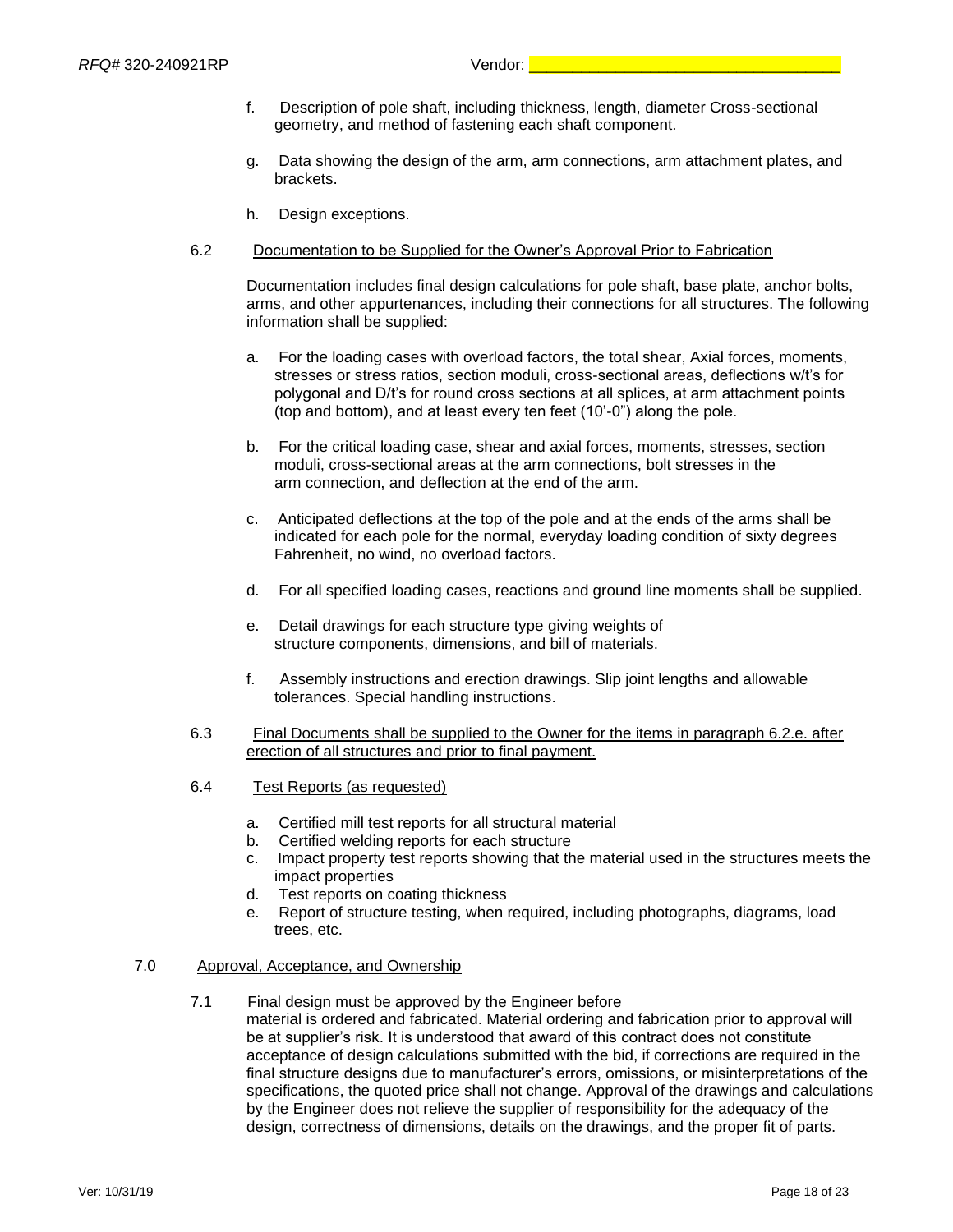7.2 After delivery, the poles will be inspected and shall be free of dirt, oil blisters, flux, black spots, dross, tear-drop edges and in general, shall be smooth, attractive, and unscarred. Poles not meeting this requirement shall be repaired or replaced by the fabricator at no additional cost to the Owner.

#### <span id="page-19-0"></span>**5.2 DEVIATIONS**

The nature of all deviations from the *Specifications and Requirements* listed herein shall be clearly described by the Vendor. Otherwise, it will be considered that items offered by the Vendor are in strict compliance with the *Specifications and Requirements*, and the successful Vendor shall be held responsible to supply conforming goods. Deviations shall be explained in detail below or on an attached sheet. However, no implication is made or intended by the City that any deviation will be acceptable. Do not list objections to the General Contract Terms and Conditions in this section.

\_\_\_\_\_\_\_\_\_\_\_\_\_\_\_\_\_\_\_\_\_\_\_\_\_\_\_\_\_\_\_\_\_\_\_\_\_\_\_\_\_\_\_\_\_\_\_\_\_\_\_\_\_\_\_\_\_\_\_\_\_\_\_\_\_\_\_\_\_\_\_\_\_\_\_\_\_\_\_\_\_\_\_\_\_\_\_\_\_\_\_

\_\_\_\_\_\_\_\_\_\_\_\_\_\_\_\_\_\_\_\_\_\_\_\_\_\_\_\_\_\_\_\_\_\_\_\_\_\_\_\_\_\_\_\_\_\_\_\_\_\_\_\_\_\_\_\_\_\_\_\_\_\_\_\_\_\_\_\_\_\_\_\_\_\_\_\_\_\_\_\_\_\_\_\_\_\_\_\_\_\_\_  $\_$  ,  $\_$  ,  $\_$  ,  $\_$  ,  $\_$  ,  $\_$  ,  $\_$  ,  $\_$  ,  $\_$  ,  $\_$  ,  $\_$  ,  $\_$  ,  $\_$  ,  $\_$  ,  $\_$  ,  $\_$  ,  $\_$  ,  $\_$  ,  $\_$  ,  $\_$  ,  $\_$  ,  $\_$  ,  $\_$  ,  $\_$  ,  $\_$  ,  $\_$  ,  $\_$  ,  $\_$  ,  $\_$  ,  $\_$  ,  $\_$  ,  $\_$  ,  $\_$  ,  $\_$  ,  $\_$  ,  $\_$  ,  $\_$  , \_\_\_\_\_\_\_\_\_\_\_\_\_\_\_\_\_\_\_\_\_\_\_\_\_\_\_\_\_\_\_\_\_\_\_\_\_\_\_\_\_\_\_\_\_\_\_\_\_\_\_\_\_\_\_\_\_\_\_\_\_\_\_\_\_\_\_\_\_\_\_\_\_\_\_\_\_\_\_\_\_\_\_\_\_\_\_\_\_\_\_

### <span id="page-19-1"></span>**5.3 CERTIFICATION AND SAFETY LABELS**

All manufactured items and/or fabricated assemblies subject to operation under pressure, operation by connection to an electric source, or operation involving a connection to a manufactured, natural, or LP gas source shall be constructed and approved in a manner acceptable to the appropriate state inspector which customarily requires the label or re-examination listing or identification marking of the appropriate safety standard organization; such as the American Society of Mechanical Engineers for pressure vessels; the Underwriters Laboratories and /or National Electrical Manufacturers' Association for electrically operated assemblies; or the American Gas Association for gas operated assemblies, where such approvals of listings have been established for the type of device offered and furnished. Further, all items furnished shall meet all requirements of the Occupational Safety and Health Act (OSHA), and state and federal requirements relating to clean air and water pollution.

### <span id="page-19-2"></span>**5.4 VENDOR'S REPRESENTATIONS**

- a) Vendor warrants that qualified personnel shall provide all services that may be required under The Contract in a professional manner. "Professional manner" means that the personnel performing the services shall possess the skill and competence consistent with at least the prevailing business standards in the industry. Vendor agrees that it shall not enter any agreement with a third party that may abridge any rights of the City under The Contract. Vendor shall serve as the prime contractor under The Contract and shall be responsible for the performance and payment of all subcontractor(s) that may be approved by the City. Names of any third-party Vendors or subcontractors of Vendor may appear for purposes of convenience in Contract documents; and shall not limit Vendor's obligations hereunder.
- b) If any goods, services, functions, or responsibilities not specifically described in The Contract are required for Vendor's proper performance, provision and delivery of the goods and services under The Contract, or are an inherent part of or necessary sub-requirement included within such goods and services, they will be deemed to be implied by and included within the scope of the contract to the same extent and in the same manner as if specifically described in the contract. Unless otherwise expressly provided herein, Vendor will furnish all of its own necessary management, supervision, labor, facilities, furniture, computer and telecommunications equipment, software, supplies and materials necessary for the Vendor to provide and deliver the goods and services.
- c) Vendor warrants that it has the financial capacity to perform and to continue perform its obligations under the contract; that Vendor has no constructive or actual knowledge of an actual or potential legal proceeding being brought against Vendor that could materially adversely affect performance of The Contract; and that entering into The Contract is not prohibited by any contract, or an order by any court of competent jurisdiction.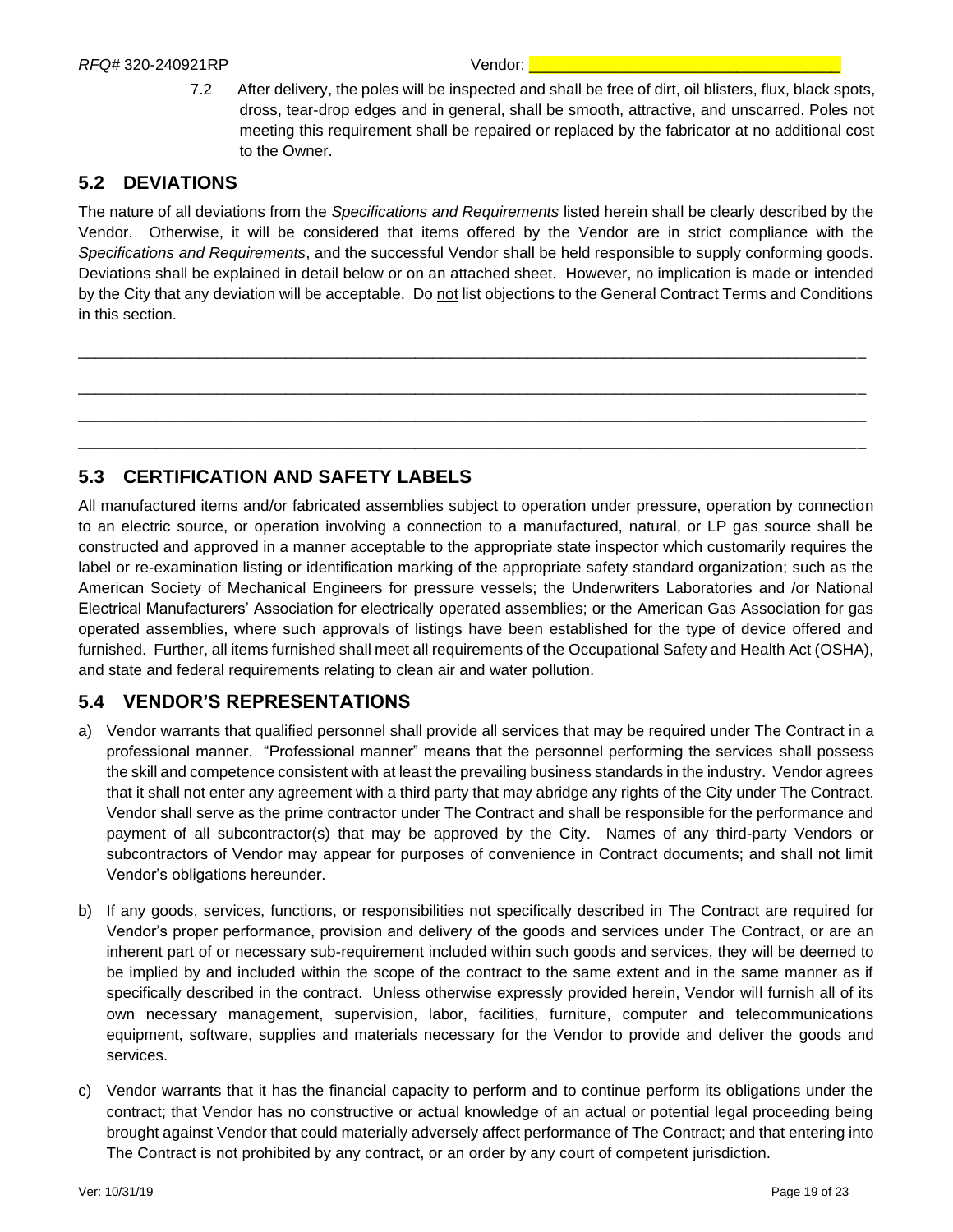### <span id="page-20-0"></span>**6.0 CONTRACT ADMINISTRATION**

### <span id="page-20-1"></span>**6.1 PROJECT MANAGER AND CUSTOMER SERVICE**

The Vendor shall designate and make available to the City a single point of contact for contract related issues and issues concerning performance, progress review, scheduling and any service required.

#### <span id="page-20-2"></span>**6.2 DISPUTE RESOLUTION**

The parties agree that it is in their mutual interest to resolve disputes informally. A claim by the Vendor shall be submitted in writing to the City's Contract Lead for resolution. A claim by the City shall be submitted in writing to the Vendor's Project Manager for resolution. The Parties shall negotiate in good faith and use all reasonable efforts to resolve such dispute(s). During the time the Parties are attempting to resolve any dispute, each shall proceed diligently to perform their respective duties and responsibilities under The Contract. If a dispute cannot be resolved between the Parties within thirty (30) days after delivery of notice, either Party may elect to exercise any other remedies available under The Contract, or at law. This term shall not constitute an agreement by either party to mediate or arbitrate any dispute.

### <span id="page-20-3"></span>**6.3 CONTRACT CHANGES**

Contract changes, if any, over the life of the contract shall be implemented by contract amendments agreed to in writing by the City and Vendor.

### <span id="page-20-4"></span>**6.4 PRODUCT RECALL**

Vendor expressly assumes full responsibility for prompt notification to the Buyer listed on the face of this RFQ of any product recall in accordance with the applicable state or federal regulations. The Vendor shall support the City, as necessary, to promptly replace any such products, at no cost to the City.

**The remainder of this page is intentionally left blank**

**Attachments to this RFQ begin on the next page.**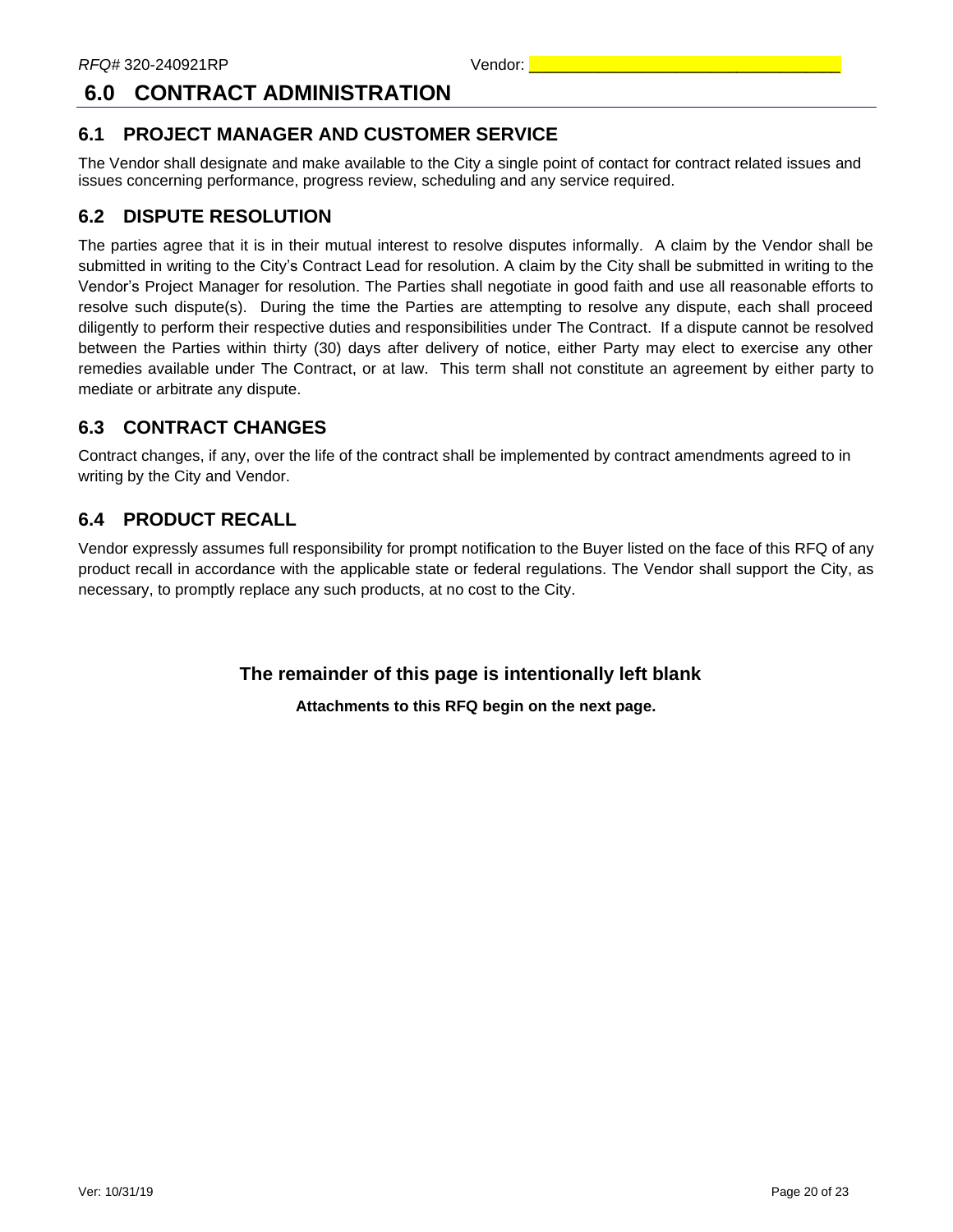### <span id="page-21-0"></span>**ATTACHMENT A: PRICING**

The bidder, proposes and agrees if this proposal is accepted to contract with the City of Rocky Mount for the furnishing of all materials, equipment, and labor necessary to complete the work described in these documents in full and complete in accordance with the scope of work, and to the full and entire satisfaction of the City of Rocky Mount for the sum of:

| <b>ITEM</b><br># | <b>DESCRIPTION</b>                                     | <b>OTY</b> | <b>UNIT COST</b> | <b>EXTENDED COST</b> |
|------------------|--------------------------------------------------------|------------|------------------|----------------------|
|                  | 85' tubular steel pole (H2 steel<br>transmission pole) | 10         | \$<br><b>ETA</b> |                      |
| 2                | 80' tubular steel pole (H2 steel<br>transmission pole) | 10         | \$<br><b>ETA</b> |                      |
| 3                | 75' tubular steel pole (H2 steel<br>transmission pole) | 10         | \$<br><b>ETA</b> |                      |
| $\overline{4}$   | 70' tubular steel pole (H2 steel<br>transmission pole) | 10         | \$<br><b>ETA</b> |                      |

**TOTAL COST** *(including delivery)* **\$\_\_\_\_\_\_\_\_\_\_\_\_\_\_\_\_\_\_\_\_\_\_\_\_\_\_\_\_\_\_\_\_\_\_\_**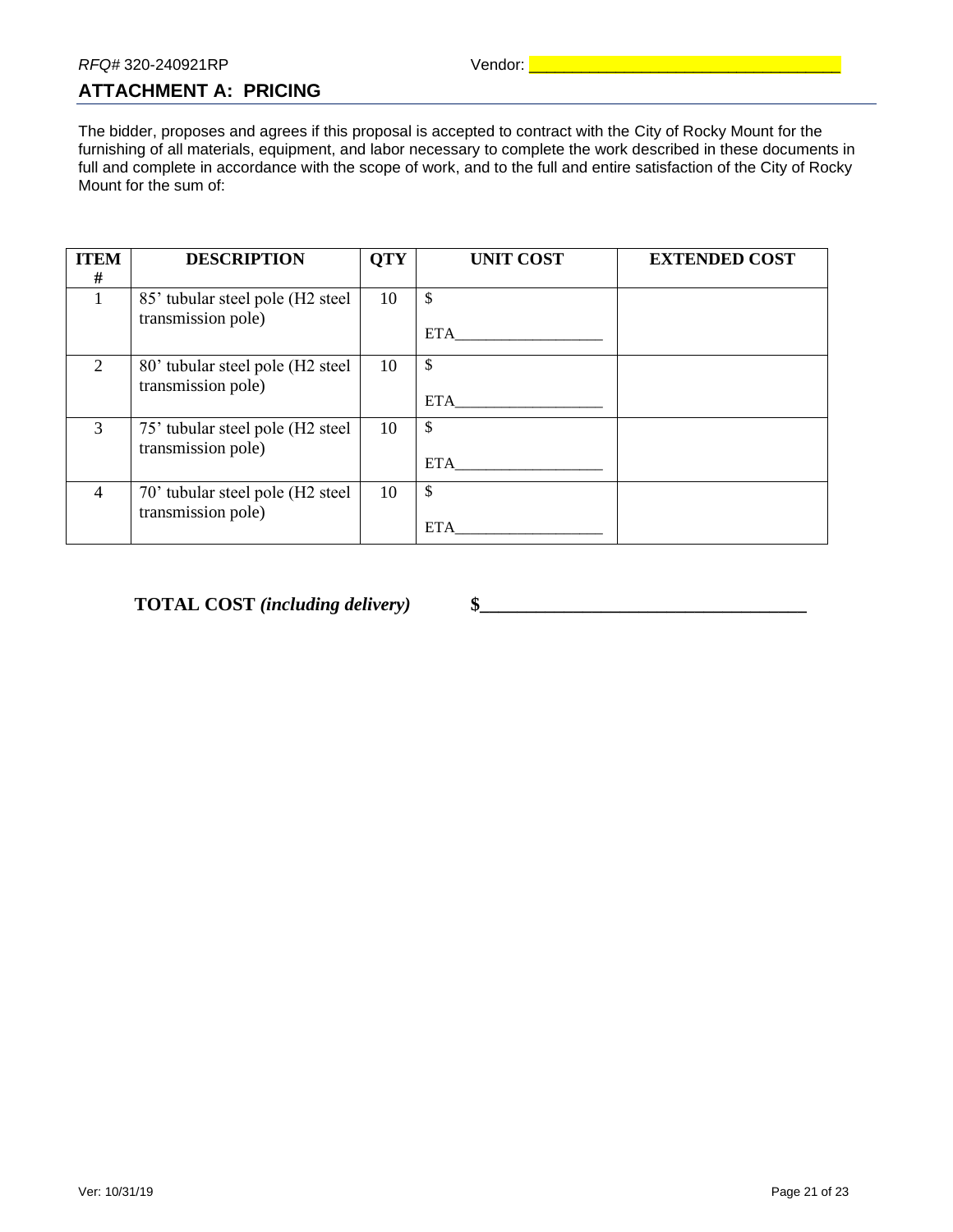#### <span id="page-22-0"></span>**ATTACHMENT B: ACCEPTANCE OF GENERAL TERMS & CONDITIONS**

#### **City of Rocky Mount General Terms and Conditions**

Review Terms and Conditions: rockymountnc.gov/services-finance-vendor-registration/

 $\Box$  Check here to indicate that you have read and agree to the City of Rocky Mount General Terms & Conditions.

#### **This Space Is Intentionally Left Blank**